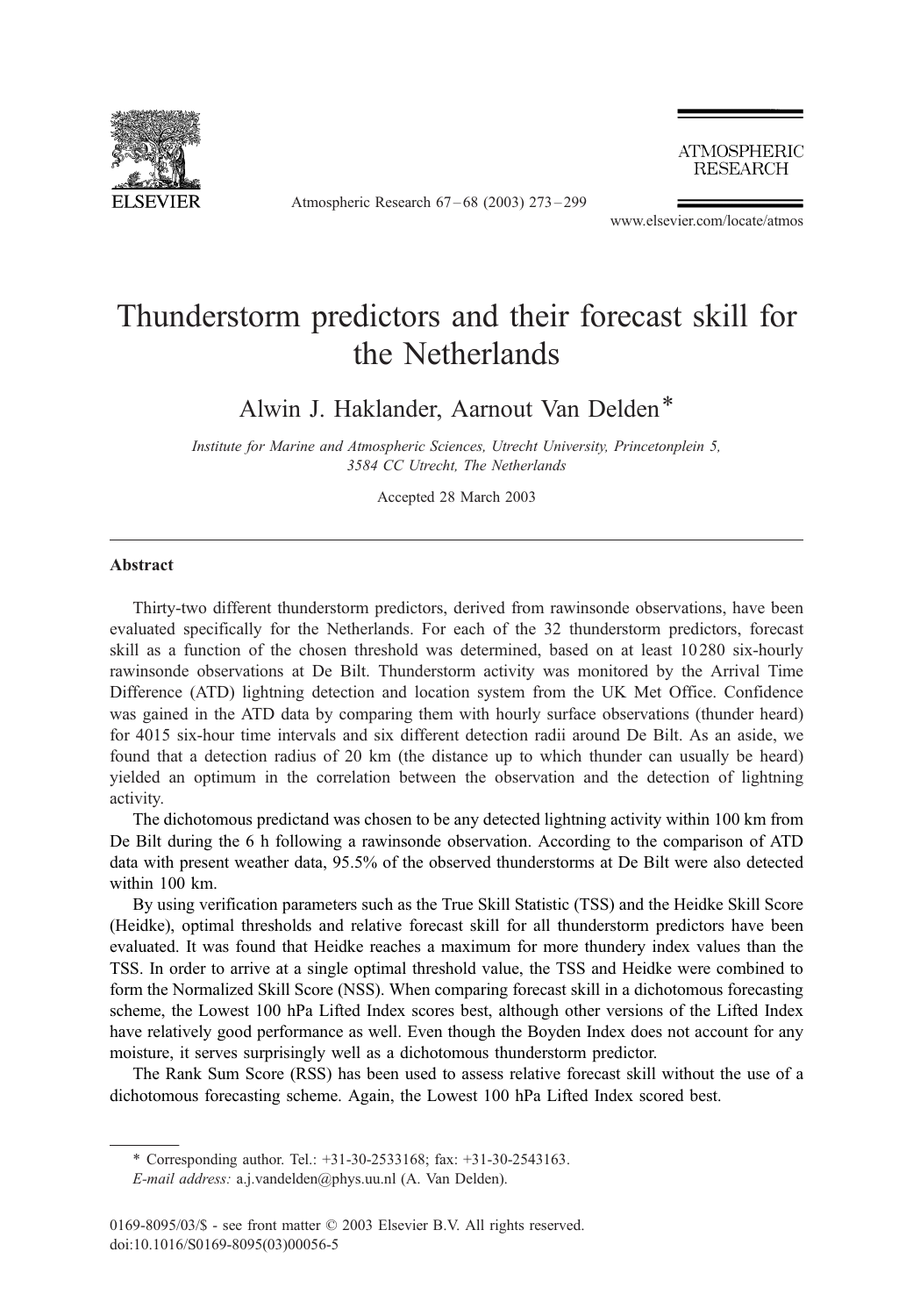Finally, we have estimated the 'thundery case' probability as a function of the various thunderstorm predictors. We found that thunderstorm probability depends most on latent instability (especially near the surface), next on potential instability, and least on conditional instability.  $© 2003 Elsevier B.V. All rights reserved.$ 

Keywords: Thunderstorm predictors; Forecast skill; The Netherlands

## 1. Introduction

Since the late 1940s meteorologists have tried to assess thunderstorm risk with the help of thunderstorm indices and parameters that are deduced from the vertical temperature, moisture and wind profiles. As a simple example, we mention the 'Vertical Totals Index', which is defined as the temperature difference between the air at 850 hPa and the air at 500 hPa. For an index to become a useful thunderstorm predictor at a certain location, its statistical properties and the relation of these properties to thunderstorm occurrence must be determined for that particular location. This has been done for northeast Colorado [\(Schultz, 1989\),](#page-26-0) for Cyprus [\(Jacovides and Yonetani, 1990\)](#page-26-0) and for Switzerland [\(Hun](#page-26-0)trieser et al., 1997).

The main objective of this study has been to gain statistical information on many of the available indices and parameters, specifically for the Netherlands. By considering 32 different indices and parameters and comparing their ability to forecast thunderstorms, more insight is gained in the vertical, thermodynamic structure of the preconvective troposphere over the Netherlands.

The Royal Dutch Meteorological Institute (KNMI) provided us with 6-hourly, highresolution rawinsonde observations at De Bilt. These were used to calculate the various index and parameter values. Thunderstorm activity was monitored by the Arrival Time Difference (ATD) sferics lightning location system from the UK Meteorological Office.

The structure of this article is as follows. In Section 2, we describe the data sets. In Section 3, we evaluate the reliability of the data obtained from the lightning detection system. In Section 4, we present the predictors and define the predictand. Section 5 is devoted to presenting the results, while Section 6 discusses the results. Finally, in Section 7, we conclude with a summary of the results and with some recommendations for future research.

## 2. Data sets

## 2.1. High-resolution rawinsonde data for De Bilt

The high-resolution data from the Royal Dutch Meteorological Institute (KNMI) gave us the opportunity to interpolate and calculate integral parameters with high precision. During the ascent of the rawinsonde, pressure, temperature and relative humidity are measured every 10 s. These data are then used to calculate the dew-point temperature and the geopotential height according to hydrostatic equilibrium. Wind direction and speed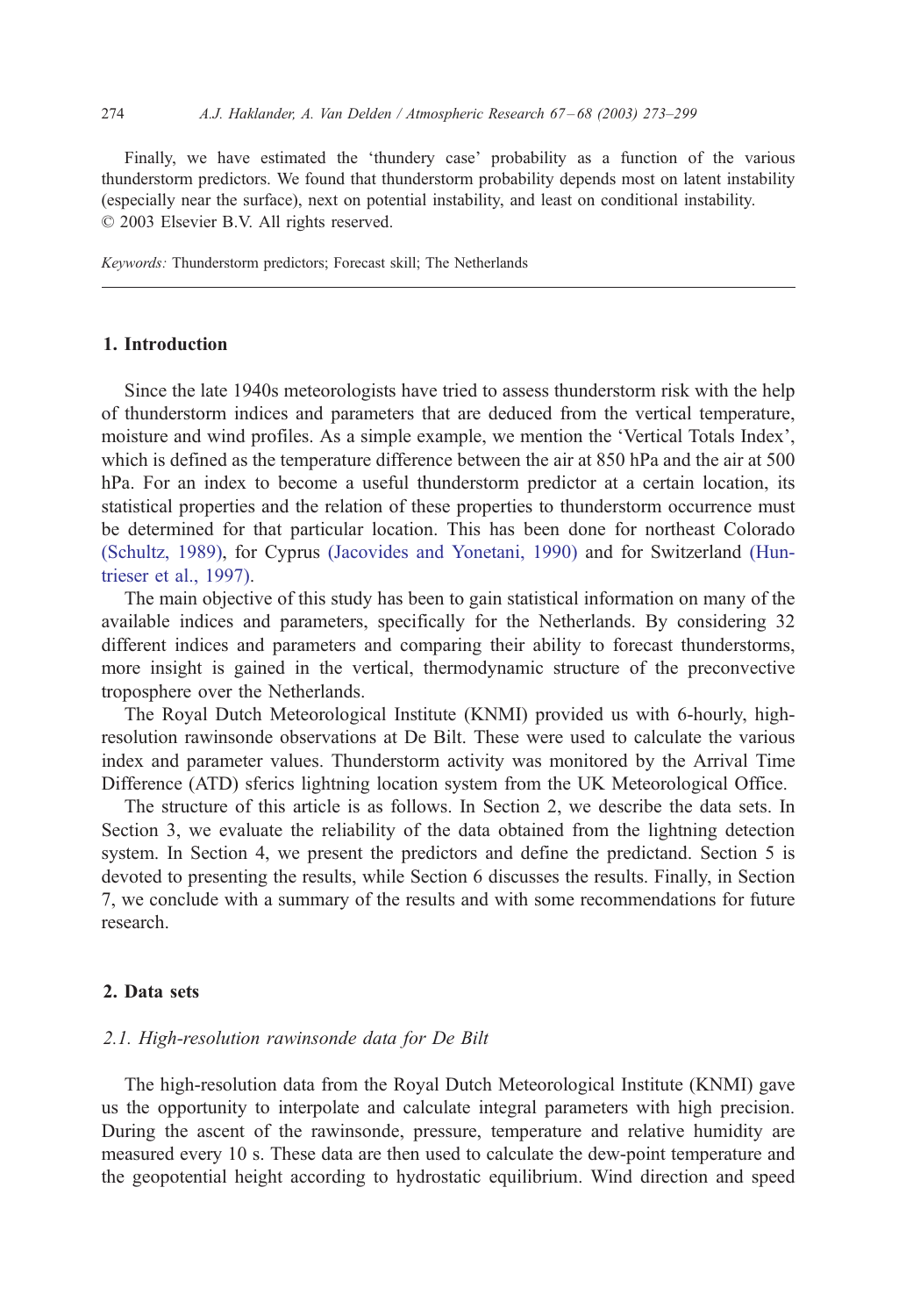data are calculated by tracking the rawinsonde's movement in those 10 s with the so-called LORAN-C (Long Range Navigation) navigation system.

The accuracy for pressure measurements is  $\pm 0.5$  hPa, temperature measurements  $\pm$  0.2 °C, relative humidity measurements  $\pm$  3%, and wind measurements  $\pm$  0.2 m/s (Väisälä, 1999). The mean ascent velocity of the rawinsondes is 5 to 6 m/s, implying a mean vertical resolution of 50 to 60 m. The reliability of temperature and relative humidity data is often overestimated. Ice deposition on the sensors can be the cause of too high relative humidity values. However, too low relative humidity values are observed quite frequently as well, especially at greater heights. Radiation effects can cause temperature errors of several degrees.

Exactly 11 495 soundings (00, 06, 12 and 18 UTC) were available between 6 January 1993, 12 UTC and 31 December 2000, 18 UTC, i.e., more than 98.5% of all possible soundings in that period. However, for some soundings, the wind or humidity data were incomplete or absent. We have calculated the values of all 32 thunderstorm predictors for each sounding. When it was impossible to calculate the value of a particular index, the index value for that sounding was marked 'unknown' and was excluded from further calculations. Integral parameters were calculated with integration steps of 1 hPa.

## 2.2. The Arrival Time Difference (ATD) sferics lightning location system

The UK Meteorological Office provided us with sferics/ATD data to give geographic and temporal spread of lightning strikes for the area  $40^{\circ}$ W to  $40^{\circ}$ E,  $30^{\circ}$ N to 70 $^{\circ}$ N. [Holt et](#page-26-0) al. (2001) describe it as an archive of reliable and continuous lightning fix data. The flash location accuracy for the Netherlands is estimated at 5 to 7 km [\(Lee, 1986\),](#page-26-0) which is satisfactory for our purposes. The system probably performs better, because measured r.m.s. ATD errors are smaller than is assumed in this calculation. Like the rawinsonde dataset, this dataset is very large, covering the period between January 1990 and June 2000 with time intervals of approximately 6 min. During this period of more than 10 years, system outages or other disruptions have occurred only occasionally. We have tried to detect these disruptions by assuming a system outage whenever no sferics were reported in the whole detection area for more than 6 h. The outage is then assumed to have started at the time of the last sferic before the time gap, and stopped at the time of the first sferic after the time gap. An important limitation imposed within the ATD system is that the location of only 400 lightning flashes can be fixed per hour [\(Holt et al., 2001\).](#page-26-0) Because of this limitation, an estimated 10% to 25% of all lightning flashes occurring in the atmosphere have been registered. However, our project only covers the occurrence of thunderstorms, not their intensity. Since we are concerned with a relatively large area and thunderstorms usually generate several strikes, this implies that the ATD system provides a way to determine whether or not there was any thunderstorm activity over a certain area during a certain period of time. Presently, the fixing rate of the ATD system has been increased to 10 000 flashes per hour. Key variables that were present in the original dataset are: time of the sferic [day, month, year, hour, minute], latitude of the sferic  $\lceil \degree N \rceil$  and longitude of the sferic  $[°E]$ . For each sferic, the distance between the sferic location and De Bilt was calculated. We assume a perfectly spherical earth, with a radius  $a$  of 6371 km. One degree latitude therefore equals  $(2\pi a)/(360^\circ) = 111.2$  km. One degree longitude represents a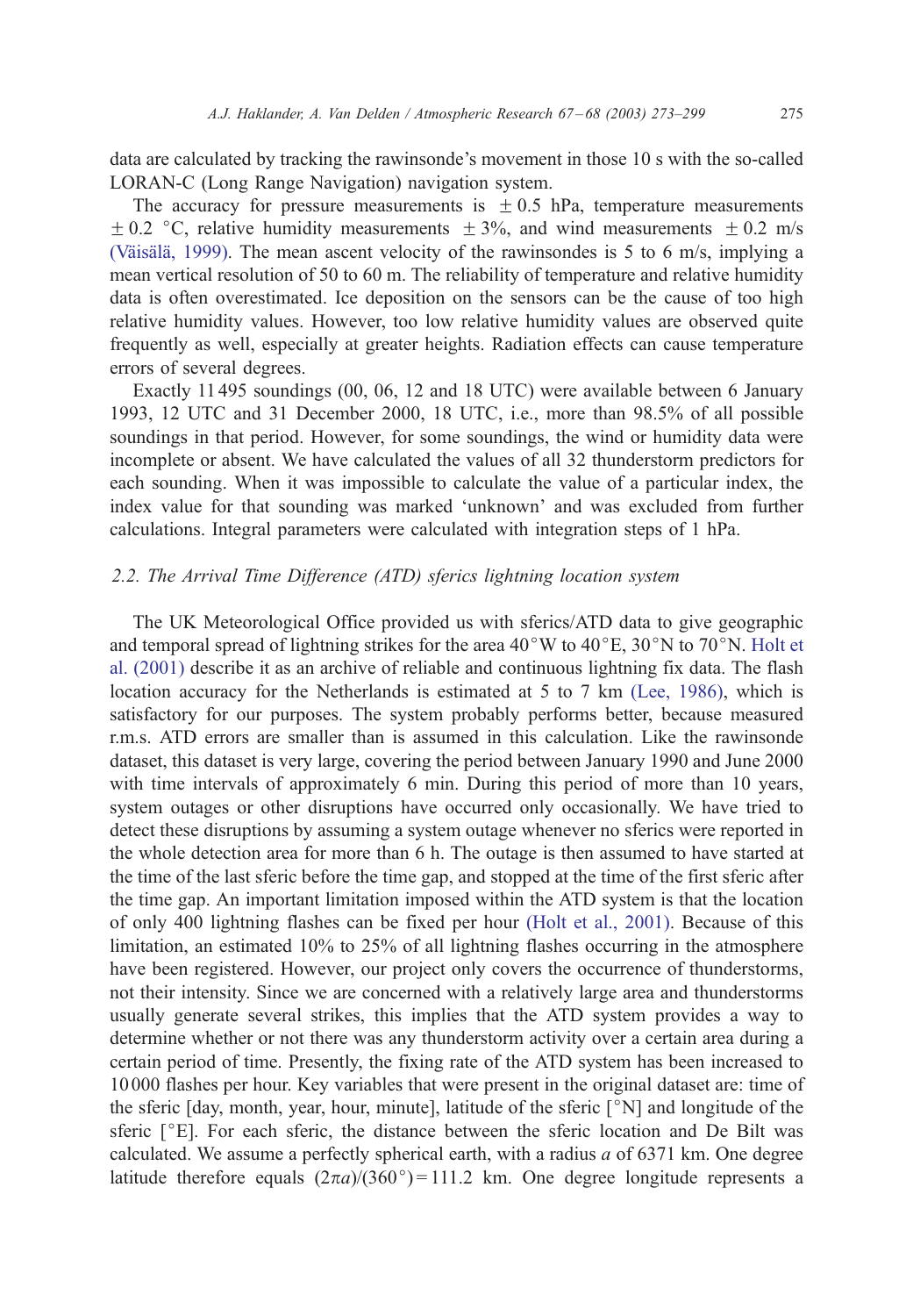longitudinal distance of  $(2\pi a \cos\phi)/(360^\circ) = 111.2 \cos\phi$  km, where  $\phi$  denotes degrees latitude. To account for the curvature effect, the mean latitude of De Bilt and the sferic location is taken in the cosine argument. The spatial resolution of the fixes is  $0.01^\circ$  latitude and 0.01<sup>°</sup> longitude. For De Bilt (52<sup>°</sup>6′N 5<sup>°</sup>11′E), this implies a resolution of 1.11 km in the meridional direction and 0.68 km in the zonal direction.

## 2.3. Hourly ''present weather'' (ww) codes for De Bilt

Hourly observations were available from 31 May 1997 to 2 October 2000. With these data we were able to compare the ATD lightning detection data with human-made thunderstorm observations at De Bilt. In the code, which is approved by the World Meteorological Organization, 100 different present and past weather types are represented by two-digit numbers  $(00-99)$  (see [Dai, 2001](#page-26-0) for a complete list). For our purposes, we are only interested in the codes that have anything to do with thunderstorm activity, i.e., code ww = 13, 17, 29, 91-99. If one of the codes ww = 17, 29, 91-99 is given at a particular hour, we know that thunder is heard. This usually implies that a lightning discharge has occurred within a radius of about 20 km around the observer, since thunder is audible up to a distance of 8 to 20 km [\(Huffines and Orville, 1999\).](#page-26-0) For  $ww = 13$ (lightning visible, no thunder heard), the distance between the observer and the thunderstorm is much more uncertain. Furthermore, ww = 13 will occur much more frequently during nighttime, when lightning is visible at much greater distances. For the sake of consistency, we have chosen to exclude  $ww = 13$  from the list of thundery present weather codes, defining a thunderstorm observation as a situation where thunder was heard.

#### 3. Comparison between hourly observations and the ATD system

We have mentioned that the ATD system has registered an estimated 10% to 25% of all lightning flashes. Therefore, it is useful to compare the human-made synoptic observations with the simultaneous lightning detection data. To make this comparison, we have divided the period for which both datasets are available into 6-h intervals. The overlapping period for the ATD and synoptic datasets is 31 May 1997 to 30 June 2000. This is a time period of 1127 days, i.e., 4508 six-hour time intervals. Not all these time intervals are taken into account, for we only want to consider those intervals for which both datasets are complete. All 6-h intervals partly or entirely overlapping with an ATD system outage are omitted. Six-hour intervals, for which not all 6 hourly present weather observations are available, are omitted from this comparison as well. With these conditions set, we are left with 4015 (89%) 6-h time intervals, which is still a period of more than a thousand days.

Let us consider such a time interval of 6 h, e.g., from 0 to 6 UTC. If thunder was heard in this time interval, there will at least be a thundery synoptic code (ww =  $17, 29, 91-99$ ) at 1, 2, 3, 4, 5, or 6 UTC. We define the variable SYN to indicate whether or not thunder was heard:  $SYN = "Yes"$  if so, and  $SYN = "No"$  if not. The synoptic data are compared with lightning detection data for circular areas around De Bilt with different radii R. We have chosen to consider radii of  $R = 10, 20, 50, 100, 150$  and 200 km around De Bilt, for which we define six variables:  $LD_{10 \text{ km}}$ ,  $LD_{20 \text{ km}}$ ,  $LD_{50 \text{ km}}$ ,  $LD_{100 \text{ km}}$ ,  $LD_{150 \text{ km}}$ , and  $LD_{200 \text{ km}}$  (see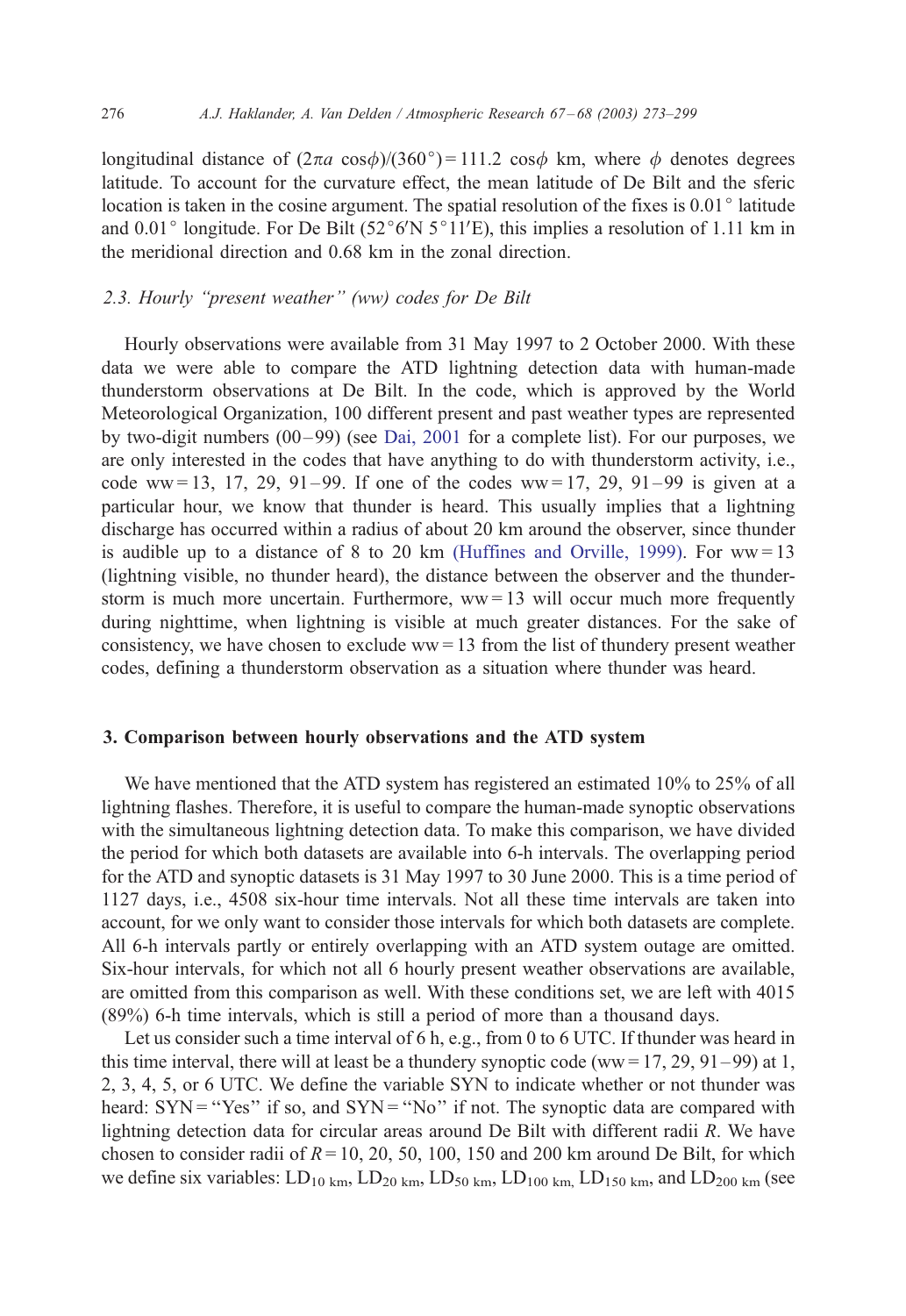<span id="page-4-0"></span>

Fig. 1. Map of the detection area surrounding De Bilt, using a detection radius of 100 km.

Fig. 1 for a map of the area).  $LD_{xkm} = "Yes"$  if one or more sferics were fixed between 00:00 and 05:59 UTC within a distance of x km from the station;  $LD_{xkm} = "No"$  if this is not the case.

Table 1 shows the POD, FAR, CSI, TSS and Heidke values for all six detection radii. These verification parameters are defined in Appendix B. Obviously, the POD increases with increasing detection radii and already reaches 93.9% for  $R = 50$  km. It is interesting to note the difference between the TSS, the CSI, and Heidke. The TSS reaches its highest value at  $R = 50$  km, and a high FAR does not seem to affect it much. The CSI and Heidke reach their maximum values at  $R = 20$  km, which confirms the distance at which thunder can still be heard. With an estimated ATD location error of  $5-7$  km, the FAR of 11.5% at  $R = 10$  km seems acceptable. Furthermore, we should be aware of the fact that synoptic observations are imperfect. It is well possible that not all thunder that occurs within 10 km from De Bilt is heard. [Van Delden \(2001\)](#page-26-0) discusses the many factors that may have a negative influence on the reliability of observations of thunder and lightning.

| Table 1 |  |                                                                                                     |
|---------|--|-----------------------------------------------------------------------------------------------------|
|         |  | Skill scores of the ATD system for various detection radii compared with thunderstorm observations. |

| Detection<br>radius (km) | POD $[\%]$ | FAR $[%]$ | $CSI$ [%] | <b>TSS</b> | Heidke |
|--------------------------|------------|-----------|-----------|------------|--------|
| 10                       | 34.8       | 11.5      | 33.3      | 0.35       | 0.49   |
| 20                       | 69.7       | 18.6      | 60.1      | 0.69       | 0.74   |
| 50                       | 93.9       | 57.1      | 41.8      | 0.90       | 0.57   |
| 100                      | 95.5       | 74.4      | 25.3      | 0.86       | 0.37   |
| 150                      | 97.0       | 81.6      | 18.3      | 0.82       | 0.27   |
| 200                      | 97.7       | 85.1      | 14.8      | 0.79       | 0.21   |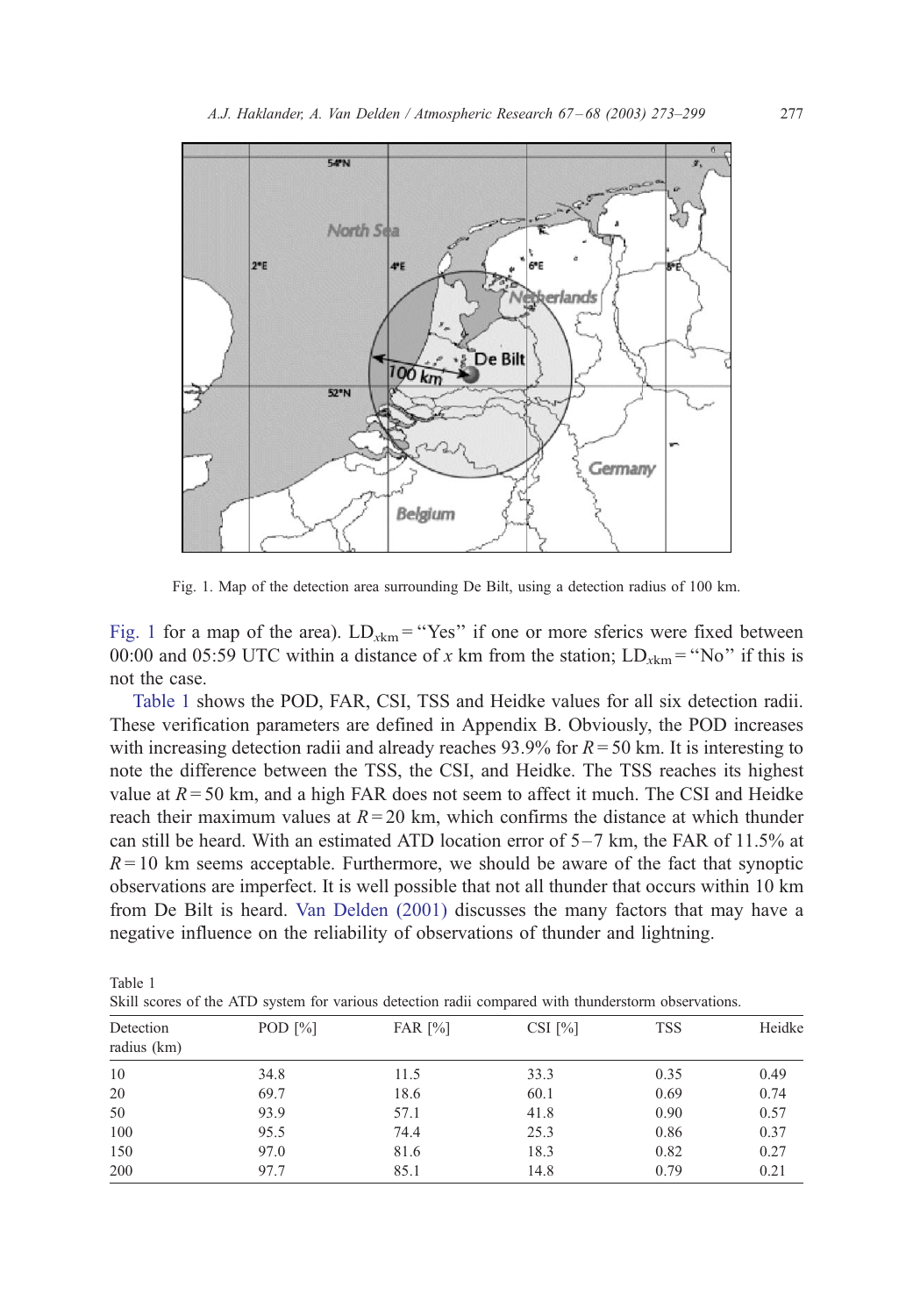## 4. Definition of predictors and predictand

## 4.1. Use of thunderstorm indices as dichotomous predictors

A forecast is always based on certain information, which is called the predictor. This predictor may be the output of an atmospheric model, but might as well be a coin tossing method. The verifying observations are called the predictand [\(Von Storch and Zwiers,](#page-26-0) 1999). Whereas our predictand—thunderstorm occurrence vs. no thunderstorm occurrence—is dichotomous, the various predictors can take on a very large (or even continuous) set of values. One way to assess the forecast skill of a thunderstorm predictor is to make it dichotomous as well, i.e., to divide its range of values into two parts in which a thunderstorm event is either forecast or not forecast. Thus, we assume that thunderstorm probability increases monotonically with either decreasing or increasing index values, where we choose some benchmark value to distinguish between 'thunderstorm' or 'nothunderstorm' forecasts. This benchmark value is called an upper threshold value if we would only forecast a thundery case when the index value lies at or below that benchmark value, and a non-thundery case is forecast otherwise. If we would forecast a thundery case at or above this benchmark value and a non-thundery case otherwise, we call it a lower threshold value.

Suppose, for instance, that the Vertical Totals Index (VT), defined as the temperature at 850 hPa minus the temperature at 500 hPa, ranges between 10 and 35  $\degree$ C at a certain location. Obviously, high VT values increase the chance for conditional instability, and therefore, increase thunderstorm probability. Now, using a lower threshold value of 25  $\degree$ C, we could turn VT into a dichotomous thunderstorm predictor, defining a thunderstorm event forecast by  $VT \geq 25^{\circ}C$  and a non-event forecast by  $VT < 25^{\circ}C$ .

When using the various thunderstorm indices and parameters in such a two-class categorical forecasting scheme, it makes sense to associate them with their optimal threshold values. For that purpose, the forecast skill of the predictor is evaluated for many different associated threshold values within the predictor's range. Eventually, the threshold value with the best performance is chosen to be associated with that particular predictor.

### 4.2. Choosing a predictand

Since all thunderstorm predictors were derived from the 6-hourly rawinsonde data for De Bilt, the thunderstorm index and parameter updates were available every 6 h. Hence, it seems natural to choose a predictand that describes the 6 h after a particular rawinsonde observation. It is assumed that the rawinsonde observations at De Bilt represent the preconvective conditions at any point within a 100-km distance from De Bilt. We have shown that, using a detection radius of 100 km, 95.5% of all synoptic thunderstorm observations at De Bilt are confirmed by the ATD system. Consequently, we have chosen a dichotomous predictand that answers the following question. Was at least one sferic fixed by the ATD system at less than 100 km from De Bilt [\(Fig. 1\)](#page-4-0) during the 6 h after the rawinsonde observation? From now on,'thundery' cases will be defined as rawinsonde observations for which this question can be answered positively.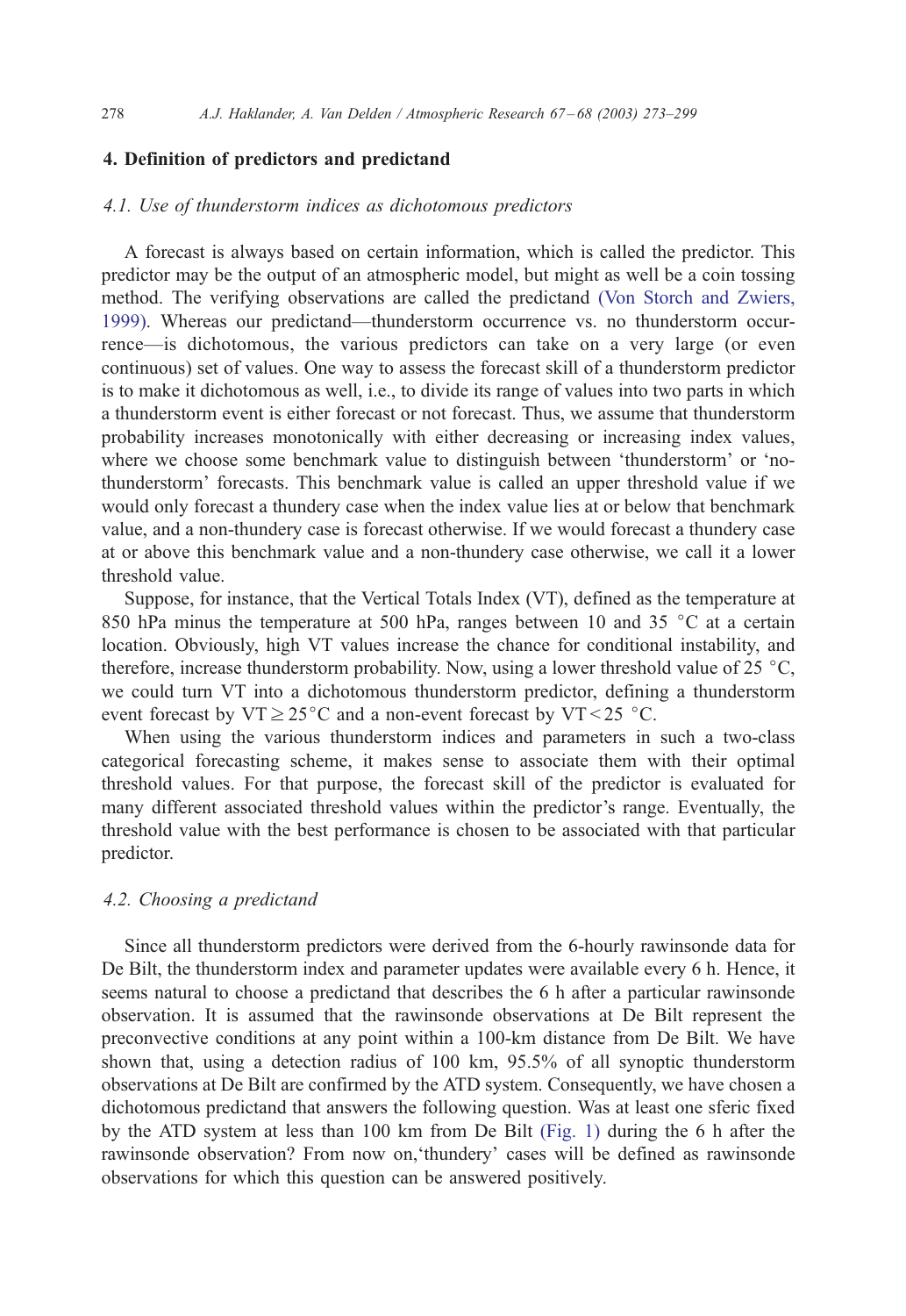## <span id="page-6-0"></span>5. Results

In this section, the general results of our study are shown. We use the Surface-based Lifted Index as an example.

#### 5.1. Threshold value test

Fig. 2 shows a scatter-plot for the Surface-based Lifted Index ( $LI<sub>sfc</sub>$ ). For 10433 cases,  $LI<sub>sfc</sub>$  values could be calculated and compared with ATD lightning detection data. Low index values are obviously associated with higher thunderstorm probability and vice versa. In the summertime, values are generally lower, implying more latent instability at the surface than in winter.

If we would like to use  $LI<sub>sfc</sub>$  as a dichotomous thunderstorm predictor, with a certain upper threshold value  $\alpha$  for a 'thundery case' forecast, we could try to estimate the optimal value for  $\alpha$  from Fig. 2. A more objective way to find  $\alpha$  would be compute the skill score (see Appendix B) for the total range of index values whereupon the  $\alpha$  with the best skill score is chosen. For the 10433 rawinsonde observations,  $LI<sub>sfc</sub>$  values ranged between  $-8.9$  and 32.8 °C, which implies a total range size of 41.7 °C. Starting with the minimum LI<sub>sfc</sub> value of  $-8.9$  °C, we test the total range stepwise with increments of 1\% of the total range size, until we reach the maximum  $LI<sub>sfc</sub>$  value of 32.8 °C. A contingency table can be constructed for each  $\alpha$ , where only index values  $\leq \alpha$  imply that a thundery case is forecast.

[Fig. 3](#page-7-0) shows the values of the four entries in our contingency table as a function of  $\alpha$ . The four lines are easily interpreted in terms of dots in Fig. 2. The line labeled  $h$  denotes



Fig. 2. The dependence of thunderstorm occurrence on the Surface-based Lifted Index and the Julian day. The 1131 thundery cases are indicated by red dots, the 9302 non-thundery cases by cyan dots.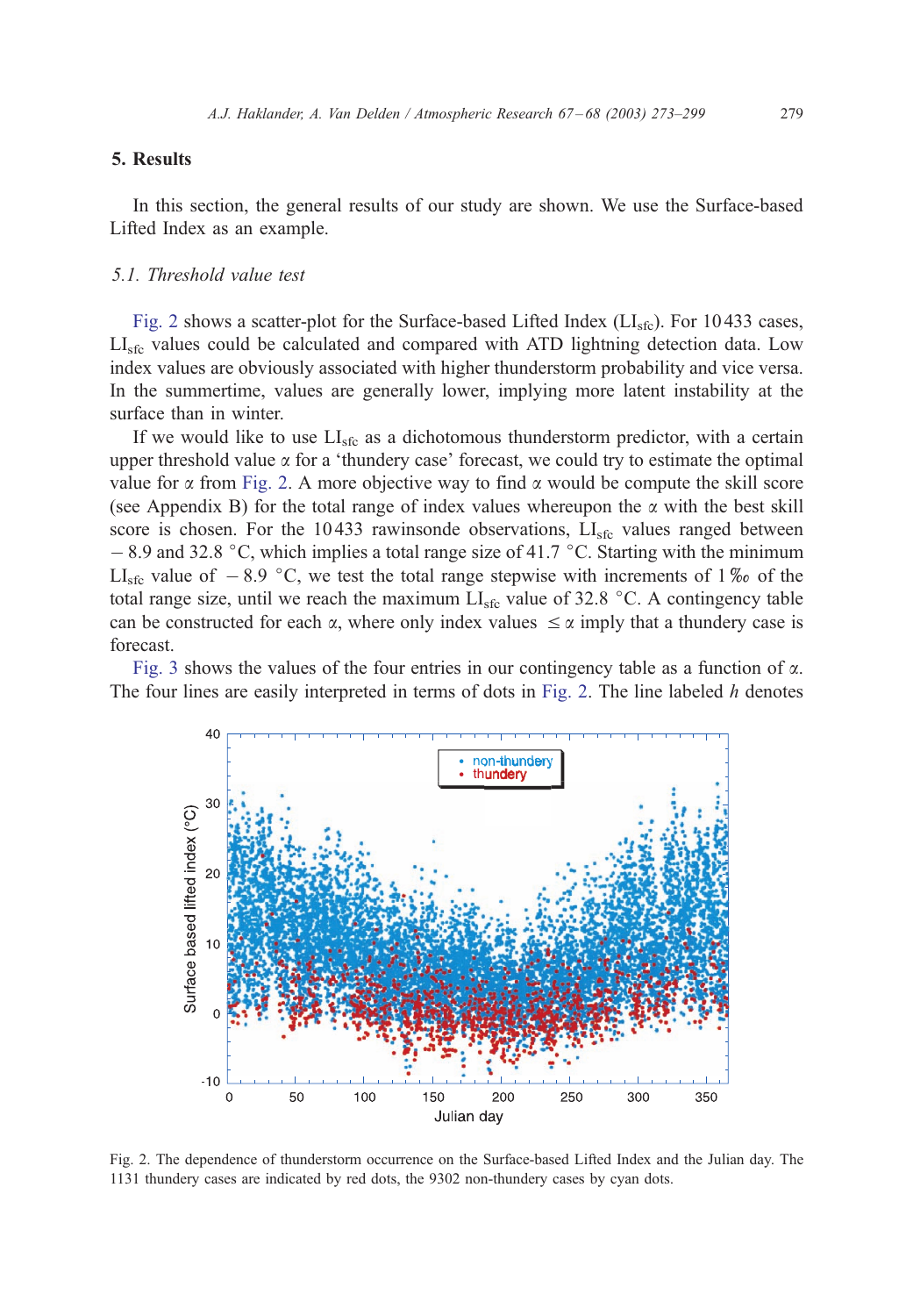<span id="page-7-0"></span>

Fig. 3. Contingencies (h: number of hits; s: number of surprises; f: number of false alarms; q: number of quiescent cases) as a function of the upper threshold value  $(\alpha)$  of the Surface-based Lifted Index.

the number of red dots (thundery cases) at  $LI<sub>sfc</sub>$ -values  $\leq \alpha$ , the line labeled s the number of red dots at  $LI<sub>sfc</sub>$ -values  $>\alpha$ , the line labeled f the number of cyan dots (non-thundery cases) at LI<sub>sfc</sub>-values  $\leq \alpha$ , and the line labeled q the number of cyan dots at LI<sub>sfc</sub>-values  $\alpha$ . Because of the large datasets, very smooth curves are obtained. The thundery and nonthundery medians can also be read from Fig. 3. For the  $LI<sub>sfc</sub>$ , they are 0.5 and 8.0 °C, respectively.

Now, suppose we would forecast an event—a thundery case—at any  $LI<sub>sfc</sub>$  value, setting  $\alpha$  = 32.8 °C. Then, there would be no surprises, implying a POD of 100%. All nonthundery cases would be false alarms, and the FAR would equal the non-event frequency. The CSI would equal the event frequency, since all events would be hits and all nonevents would be false alarms. Finally, since  $s = 0$  and  $q = 0$ , both TSS and Heidke would be zero.

Since both the TSS and the Heidke score are frequently used in literature, we have decided to use the *best of both*. A new skill score, the Normalized Skill Score (NSS), is defined as follows:

$$
NSS(\alpha) = \frac{1}{2} \left( \frac{TSS(\alpha)}{TSS_{max}} + \frac{Heidke(\alpha)}{Heidke_{max}} \right),
$$

where  $TSS_{\text{max}}$  is the maximum TSS value for any  $\alpha$  and Heidke<sub>max</sub> is the maximum Heidke score for any  $\alpha$ . Note that the maximum values for TSS and Heidke do not have to be reached at the same  $\alpha$ .

[Fig. 4](#page-8-0) shows the result of an upper threshold value test for  $LI<sub>sfc</sub>$ . The POD increases monotonically with increasing  $\alpha$ , since for higher  $\alpha$ , more and more events will have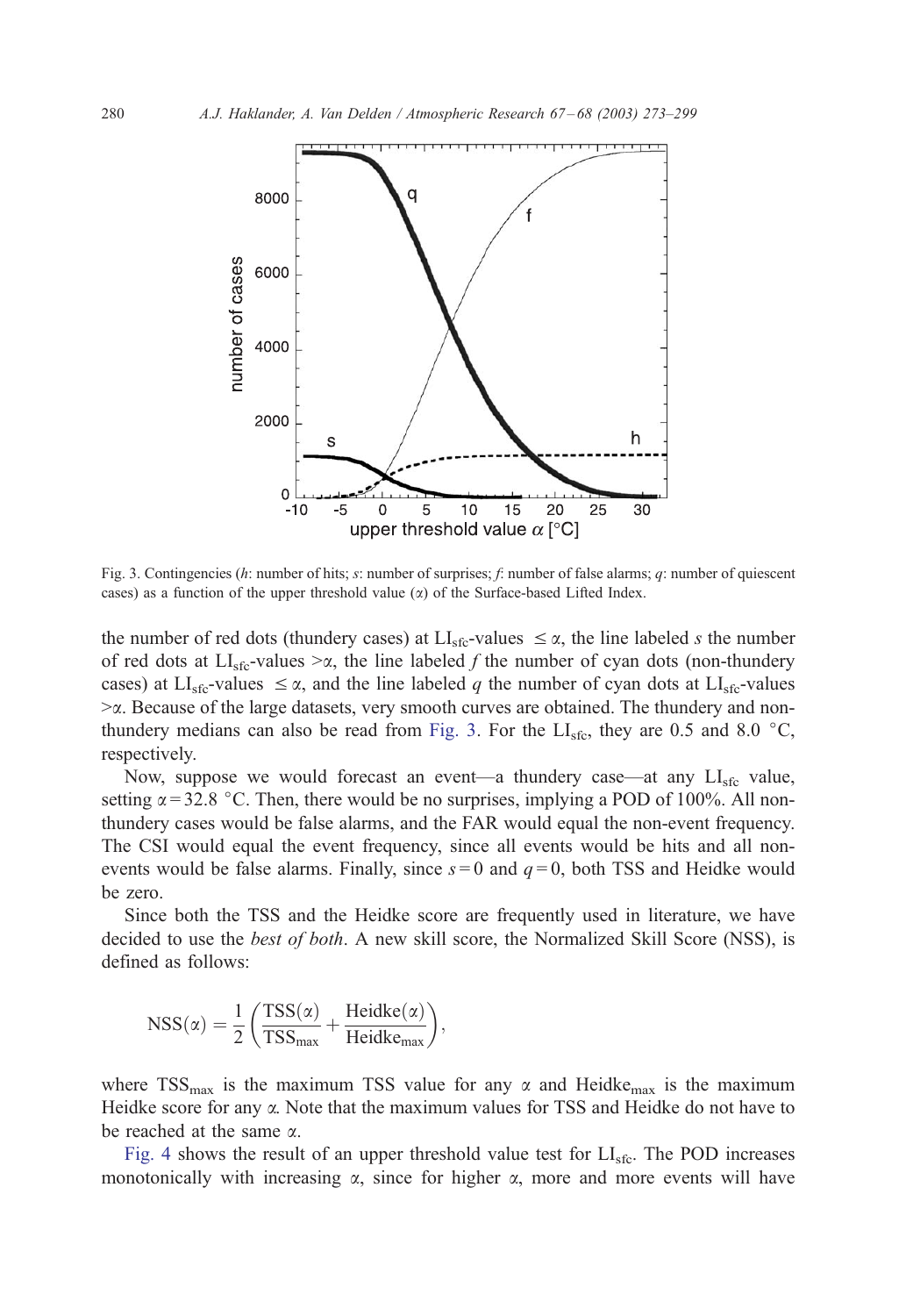<span id="page-8-0"></span>

Fig. 4. Assessment of the quality of a two-class categorical forecasting scheme as a function of  $\alpha$ , using several verification parameters for the Surface-based Lifted Index.

been forecasted. However, both the number of false alarms and the number of event forecasts increase with increasing  $\alpha$ , and the FAR does not increase monotonically. In fact, for our dataset, the FAR decreases with increasing  $\alpha$  for  $\alpha \le -5.0$  °C. This erratic behavior is due to the fact that the FAR only considers event forecasts  $(h+f)$ , i.e., cases for which  $LI_{\text{sfc}} \leq \alpha$ . From [Fig. 3](#page-7-0) we can see that the FAR will be based on only a few event forecasts at low  $\alpha$ , making this score very sensitive to individual cases.

The CSI, the ratio of hits to the total number of events and false alarms reaches its maximum of 31.1% at  $\alpha = 1.1$  °C. However, the TSS suggests a much higher optimal threshold value, at  $\alpha = 3.3$  °C where the TSS reaches 55.0%. Furthermore, according to the TSS, it does not matter if we would choose  $\alpha = 1.1$  °C or  $\alpha = 7.5$  °C; the TSS would be 47.6% for both  $\alpha$ . Nonetheless, considering [Fig. 2,](#page-6-0)  $\alpha = 1.1$  °C does seem to be a better upper threshold value than  $\alpha = 7.5$  °C, as was indicated by the CSI.

The maximum Heidke Skill Score of 40.0% at  $\alpha = 0.8$  °C suggests an even lower optimal threshold than the CSI. At  $\alpha = 0.8$  °C, the TSS is 45.1%, which was also reached at an  $\alpha$  as high as 8.2 °C! Although the TSS and Heidke are both frequently used in literature as forecast skill parameters, there seems to be quite a difference between their characteristics. Apparently, the TSS pursues a relatively high POD, whereas the Heidke Skill Score attempts to reduce the FAR to reasonable values.

We therefore turn to the Normalized Skill Score, to get the best of both ''worlds''. The maximum NSS of 94.1% was reached at  $\alpha = 1.6$  °C, where the TSS and Heidke were at 91.3% and 96.9% of their maximum scores, respectively. There were 711 thundery and 1177 non-thundery cases with  $LI<sub>sfc</sub> \le 1.6$  °C. On the other hand, there were 420 thundery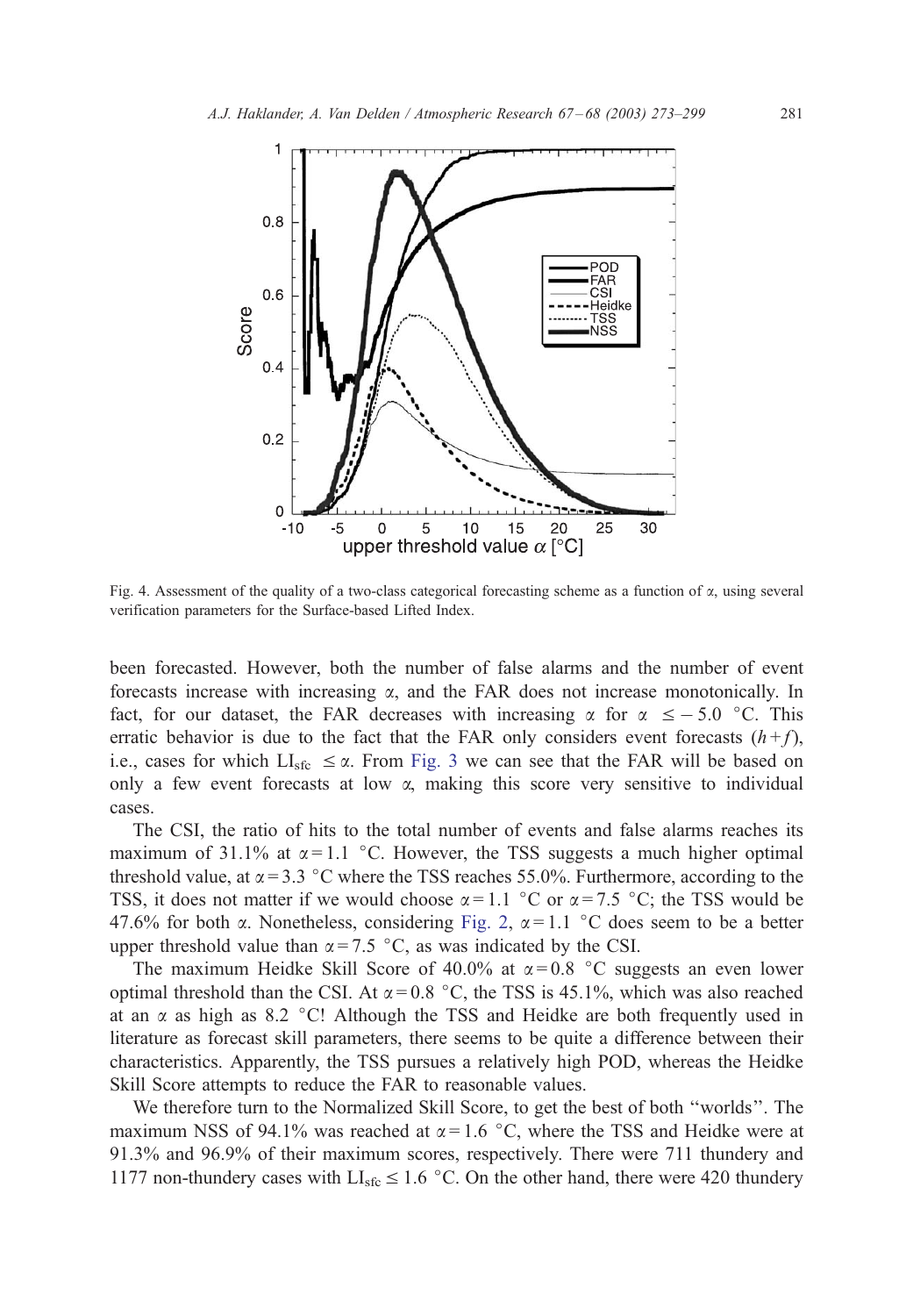<span id="page-9-0"></span>and 8125 non-thundery cases with  $LI<sub>sfc</sub>$  >1.6 °C. We would then have 711 hits, 1177 false alarms, 420 surprises and 8125 quiescent cases. This implies  $POD = 62.9\%$ ,  $FAR = 62.3\%$ ,  $CSI = 30.8\%, TSS = 50.2\%,$  and Heidke = 38.8%.

## 5.2. Optimal thresholds according to the Normalized Skill Score

The NSS is used to find optimal benchmark values for all parameters. Results are shown in Table 2. As mentioned above, both TSS and Heidke will be near their maximum values where the NSS reaches its maximum. Since the NSS is normalized, NSS values near 100% only imply that the TSS and Heidke agree on that particular threshold. We still have to turn to the TSS and Heidke scores to assess forecast skill, when that particular

Table 2

Optimal thresholds according to the maximum NSS, from high to low  $\mu$  values. Thundery cases are always and only forecast when the value of a certain index satisfies the condition given in the second column. The four rightmost columns give the associated number of hits, surprises, false alarms and quiescent cases, respectively

| Index                      | Threshold                                                 | $\mu$ | Heidke | <b>TSS</b> | POD  | <b>FAR</b> | <b>CSI</b> | $\boldsymbol{h}$ | S   | f    | q    |
|----------------------------|-----------------------------------------------------------|-------|--------|------------|------|------------|------------|------------------|-----|------|------|
| $LI_{100}$                 | $\leq 3.0$ °C                                             | 0.95  | 0.42   | 0.54       | 0.66 | 0.59       | 0.34       | 748              | 383 | 1099 | 8203 |
| $LI_{50}$                  | $\leq 3.1\ ^{\circ}\mathrm{C}$                            | 0.94  | 0.41   | 0.55       | 0.69 | 0.62       | 0.33       | 781              | 350 | 1261 | 8041 |
| $LI_{MU}$                  | $\leq 1.4~^\circ\mathrm{C}$                               | 0.86  | 0.38   | 0.55       | 0.71 | 0.65       | 0.31       | 800              | 330 | 1479 | 7820 |
| SWISS <sub>12</sub>        | $\leq 1.3$                                                | 0.83  | 0.38   | 0.53       | 0.67 | 0.65       | 0.30       | 774              | 354 | 1420 | 7854 |
| LI <sub>sfc</sub>          | $≤ 1.6 °C$                                                | 0.80  | 0.39   | 0.50       | 0.63 | 0.62       | 0.31       | 711              | 420 | 1177 | 8125 |
| <b>BOYD</b>                | $\geq$ 94.6                                               | 0.80  | 0.33   | 0.57       | 0.80 | 0.70       | 0.28       | 911              | 222 | 2149 | 7155 |
| ADED <sub>2</sub>          | $\geq -0.9$ °C                                            | 0.80  | 0.39   | 0.50       | 0.63 | 0.62       | 0.31       | 707              | 424 | 1164 | 8140 |
| K <sub>O</sub>             | $\leq 1.9$ °C                                             | 0.67  | 0.31   | 0.52       | 0.74 | 0.71       | 0.26       | 830              | 299 | 2001 | 7293 |
| PII                        | $\geq$ $-$ 0.52 $\,^{\circ}\mathrm{C}$ $\mathrm{km}^{-1}$ | 0.65  | 0.34   | 0.47       | 0.63 | 0.67       | 0.28       | 712              | 417 | 1454 | 7839 |
| $CAPE_{MII}$               | $\geq 168$ J $\text{kg}^{-1}$                             | 0.63  | 0.37   | 0.43       | 0.53 | 0.61       | 0.29       | 589              | 531 | 922  | 8250 |
| <b>SHOW</b>                | ≤ 4.2 °C                                                  | 0.61  | 0.31   | 0.50       | 0.70 | 0.71       | 0.26       | 787              | 343 | 1900 | 7401 |
| <b>TT</b>                  | $\geq$ 46.7 $^{\circ} \mathrm{C}$                         | 0.60  | 0.29   | 0.51       | 0.76 | 0.73       | 0.25       | 860              | 270 | 2315 | 6986 |
| ADED1                      | $\geq -\,2.2~^\circ\mathrm{C}$                            | 0.58  | 0.32   | 0.46       | 0.63 | 0.69       | 0.26       | 713              | 417 | 1577 | 7724 |
| YON <sub>MOD</sub>         | $\geq 1.0$                                                | 0.54  | 0.28   | 0.49       | 0.73 | 0.73       | 0.24       | 828              | 302 | 2276 | 7025 |
| <b>RACK</b>                | $\geq$ 30.8 $^{\circ} \mathrm{C}$                         | 0.53  | 0.27   | 0.49       | 0.74 | 0.74       | 0.24       | 837              | 293 | 2347 | 6954 |
| <b>YON</b>                 | $\geq -1.0$                                               | 0.53  | 0.27   | 0.48       | 0.72 | 0.73       | 0.24       | 818              | 312 | 2251 | 7050 |
| <b>SI</b>                  | $\geq$ 39.2 °C                                            | 0.51  | 0.26   | 0.49       | 0.75 | 0.74       | 0.24       | 852              | 278 | 2471 | 6828 |
| <b>THOM</b>                | $\geq$ 17.2 °C                                            | 0.51  | 0.29   | 0.45       | 0.63 | 0.71       | 0.25       | 715              | 415 | 1736 | 7563 |
| TEI <sub>925</sub>         | $\le$ $-$ 1400 J $\text{kg}^{-1}$                         | 0.51  | 0.27   | 0.48       | 0.74 | 0.74       | 0.24       | 830              | 299 | 2377 | 6916 |
| $\text{CAPE}_{\text{sfc}}$ | $\geq 173 \text{ J kg}^{-1}$                              | 0.50  | 0.35   | 0.38       | 0.47 | 0.61       | 0.27       | 521              | 599 | 809  | 8363 |
| <b>BRAD</b>                | $≤ 1.8 °C$                                                | 0.47  | 0.26   | 0.46       | 0.70 | 0.74       | 0.23       | 787              | 342 | 2220 | 7074 |
| <b>JEFF</b>                | $\geq$ 26.0 $^{\circ} \mathrm{C}$                         | 0.43  | 0.25   | 0.45       | 0.70 | 0.75       | 0.23       | 791              | 339 | 2337 | 6962 |
| TEI <sub>850</sub>         | $\leq 200$ J $\text{kg}^{-1}$                             | 0.40  | 0.24   | 0.45       | 0.73 | 0.76       | 0.22       | 820              | 309 | 2565 | 6729 |
| SWISS <sub>00</sub>        | $\leq 7.6$                                                | 0.40  | 0.27   | 0.41       | 0.61 | 0.72       | 0.23       | 683              | 445 | 1798 | 7472 |
| $CAPE_{50}$                | $\geq 16$ J $\rm kg^{-1}$                                 | 0.39  | 0.29   | 0.38       | 0.52 | 0.69       | 0.24       | 580              | 541 | 1283 | 7890 |
| <b>VT</b>                  | $\geq$ 25.3 °C                                            | 0.37  | 0.23   | 0.45       | 0.74 | 0.76       | 0.22       | 834              | 297 | 2714 | 6590 |
| $\mathrm{KI}_\mathrm{MOD}$ | $\geq$ 32.5 °C                                            | 0.36  | 0.29   | 0.36       | 0.48 | 0.68       | 0.24       | 543              | 587 | 1141 | 8158 |
| <b>CT</b>                  | $\geq$ 20.7 °C                                            | 0.33  | 0.21   | 0.44       | 0.78 | 0.78       | 0.21       | 877              | 253 | 3082 | 6219 |
| CAPE <sub>100</sub>        | $\geq$ 11 J kg <sup>-1</sup>                              | 0.32  | 0.28   | 0.35       | 0.48 | 0.69       | 0.23       | 533              | 588 | 1166 | 8007 |
| KI                         | $\geq$ 21.0 °C                                            | 0.18  | 0.21   | 0.35       | 0.59 | 0.77       | 0.20       | 667              | 463 | 2193 | 7106 |
| <b>SWEAT</b>               | $\geq$ 134                                                | 0.10  | 0.18   | 0.34       | 0.62 | 0.79       | 0.18       | 664              | 412 | 2522 | 6682 |
| DCI                        | $\geq 6.8$ °C                                             | 0.07  | 0.22   | 0.28       | 0.44 | 0.74       | 0.19       | 498              | 632 | 1452 | 7849 |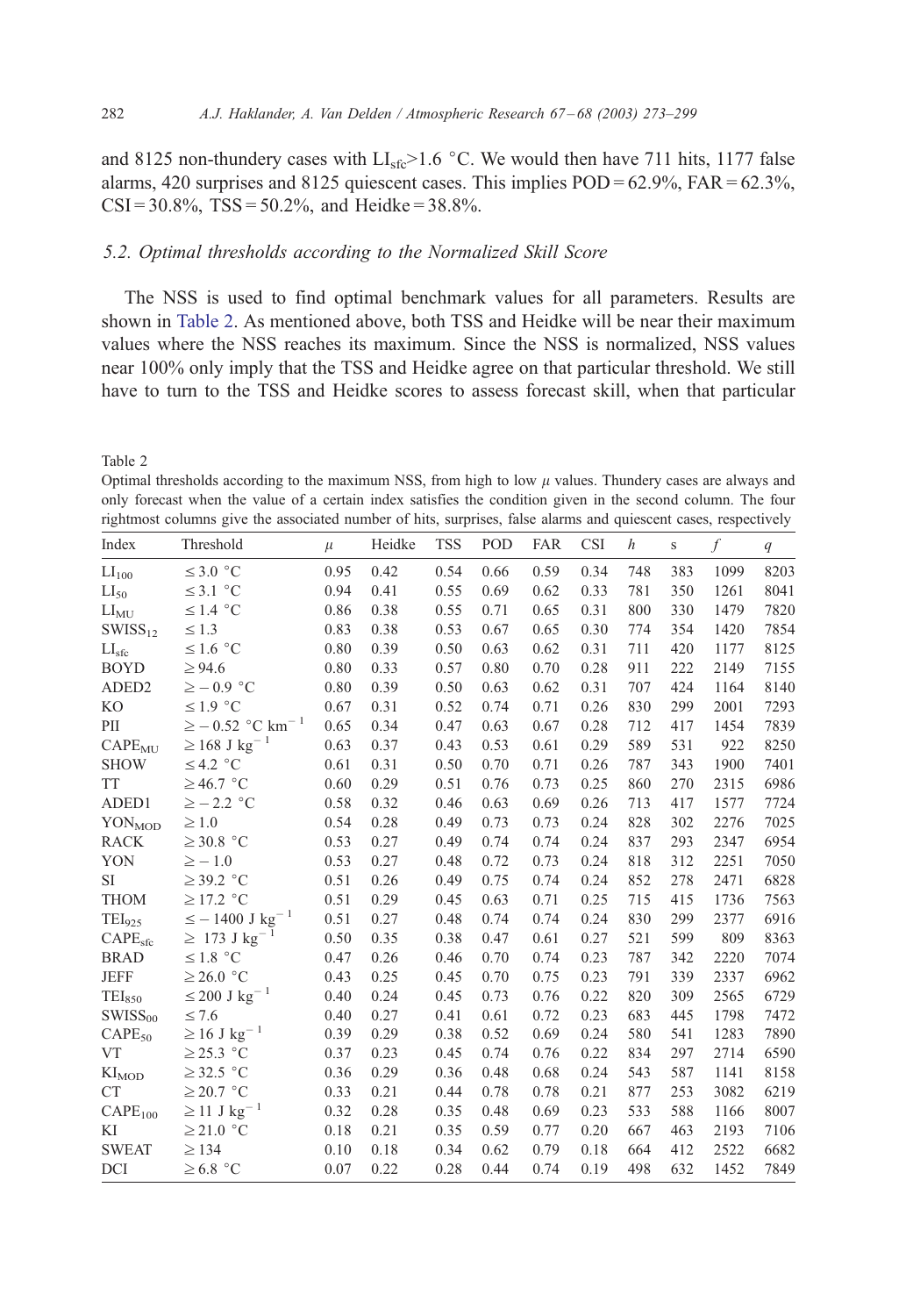threshold value is used. For the purpose of determining the relative performance of the benchmark values according to the NSS, we again combine the TSS and the Heidke Skill Score. We rescale the TSS and Heidke values in [Table 2,](#page-9-0) so that the maximum scores become 1 and the minimum scores become 0. We define a new parameter  $\mu$ ,

$$
\mu {\rm{ }}={\rm{ }}\frac{1}{2}\left( {\frac{{\rm{TSS - TSS}_{poores}}}{\rm{TSS}_{best} - TSS_{poores}} } \right) + \frac{1}{2}\left( {\frac{{\rm{Heidke - Heidke}_{poores}}}{\rm{Heidke}_{best} - Heidke_{poores}} } \right)
$$

where TSS is the TSS for the particular index in [Table 2,](#page-9-0)  $TSS_{best}$  is the highest TSS in [Table 2](#page-9-0) ( $TSS_{best} = 0.57$ ),  $TSS_{boost}$  is the lowest TSS in Table 2 ( $TSS_{boost} = 0.28$ ), Heidke is the Heidke Skill Score for for the particular index in [Table 2,](#page-9-0) Heidke<sub>best</sub> is the highest Heidke in [Table 2](#page-9-0) (Heidke $_{best}$ =0.42), and Heidke $_{boost}$  is the lowest Heidke in Table 2 (Heidke $_{\text{poores}} = 0.18$ ).

The four versions of the Lifted Index score best in a thundery/non-thundery forecasting scheme. SWISS<sub>12</sub> is highly dependent on  $LI<sub>sfc</sub>$ , and therefore should not receive too much credit for its relatively good performance. Right after  $LI<sub>sfc</sub>$  comes the Boyden Index. Note, however, that BOYD scores much better according to the TSS than according to Heidke. This is because TSS focusses more on a high POD than on a low FAR while Heidke emphasizes a low FAR. Still, even the Heidke Score is not too bad.

## 5.3. Rank Sum Scores (RSS) and climatology

The forecast skill of an index can also be assessed in another way, without dividing its range into 'thundery' and 'non-thundery' classes. If an ordered list is compiled with high to low values of a thunderstorm index, its Rank Sum Score can be defined as the absolute difference between the mean rank of all 'no thunderstorm' cases and the mean rank of all 'thunderstorm' cases, divided by the sample size [\(Schultz, 1989\).](#page-26-0) The more a predictor is capable of separating the thundery from the non-thundery cases, the more forecast skill it will have and the higher its Rank Sum Score will be. Different Rank Sum Scores can only be compared if event frequencies are equal. [Schultz \(1989\)](#page-26-0) uses the Rank Sum Score in order to compare the performances of eight forecasting schemes for severe and significant weather. He states that the Rank Sum Score ''has the useful characteristic of being independent of the shapes of the frequency curves that characterize the populations from which the samples were taken''. An advantage of using Rank Sum Scores is that the RSS enables us to assess relative performance of the various thunderstorm predictors without choosing any threshold values.

The rightmost column in [Table 3](#page-11-0) shows the RSS values for all 32 thunderstorm predictors. Although this comparison of forecast skill uses quite a different method, once again,  $LI_{100}$  and  $LI_{50}$  are found on top of the list. The different CAPE versions have relatively poor Rank Sum Scores, since  $CAPE_i$  cannot take on negative values. This means that forecast skill is underestimated for CAPEi. We will see in the next section that these parameters can still be very useful in evaluating thunderstorm probability. Many other useful statistics are shown in [Table 3.](#page-11-0)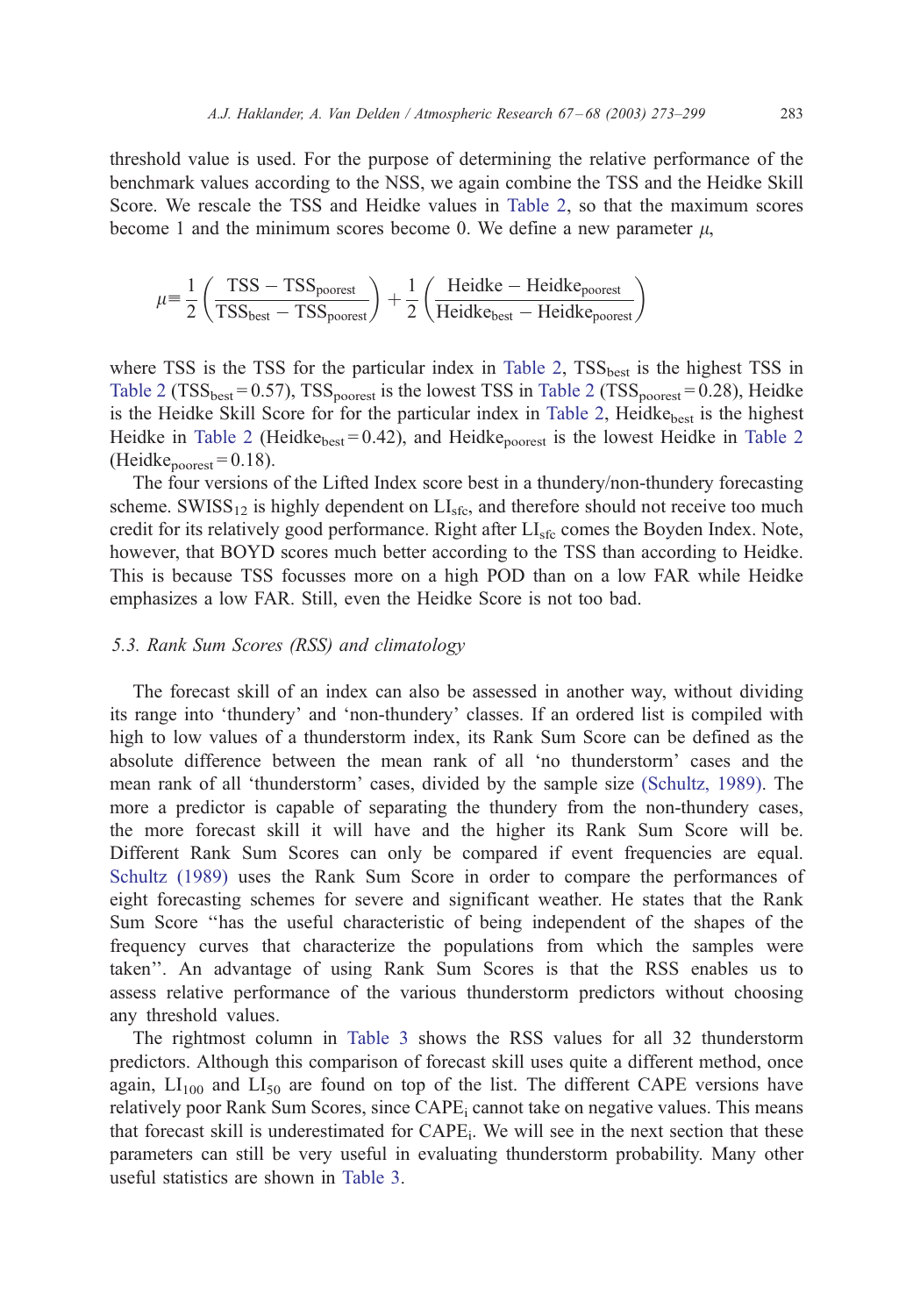#### Table 3

<span id="page-11-0"></span>A.J. Haklander, A. Van Delden / Atmospheric Research 67 – 68 (2003) 273–299 284Index Extreme values All cases Thundery cases Non-thundery cases RSS Max Min Mdn Mean Stddv Mdn Mean Stddv Mdn Mean Stddv $A.J.$  $LI<sub>100</sub>$  (°C)  $_0$  (°C) 30.2 – 4.8 7.7 8.38 5.56 1.9 2.51 2.83 8.4 9.09 5.39 0.37 Haklander,  $LI_{50}$  (°C)  $_0$  (°C) 31.3  $-5.7$  7.8 8.54 5.92 1.8 2.37 3.00 8.6 9.29 5.74 0.37  $SWISS<sub>12</sub>$  $_2$  42.4  $-10.5$  7.4 8.63 8.55  $-0.6$   $-0.11$  4.35 8.6 9.70 8.32 0.36  $LI<sub>sfc</sub> (°C)$  $\frac{1}{26}$  (°C) 32.8 – 8.9 7.1 8.01 6.82 0.5 0.97 3.74 8.0 8.87 6.61 0.36 ADED2 (<sup>j</sup>C) 5.3 24.0 4.3 5.02 4.49 0.3 0.61 2.30 4.8 5.55 4.39 0.36 À.  $LI_{\rm MU}$  (°C)  $\rm _{U}$  (°C) 20.7 – 8.9 4.5 4.93 4.40 0.0 0.19 3.09 5.1 5.50 4.18 0.35 Van Delden BOYD 100.8 81.6 93.5 93.30 2.19 95.4 95.51 1.34 93.2 93.04 2.12 0.35KO (°C)  $29.2$   $-18.1$   $5.7$   $6.16$   $6.28$   $0.0$   $-0.16$   $4.05$   $6.6$   $6.93$   $6.06$   $0.34$ PII ( $^{\circ}$ C km<sup>-1</sup>) 3.26  $-7.43$   $-1.78$   $-1.91$  1.58  $-0.28$   $-0.32$  1.01  $-2.01$   $-2.10$  1.53 0.34 SHOW (°C) 24.0 - 5.1 7.4 7.91 4.66 3.0 3.42 2.75 8.0 8.46 4.55 0.33 ADED1 (°C) 3.0 - 15.9 - 4.4 - 4.81 2.95 - 1.8 - 2.06 1.70 - 4.8 - 5.15 2.89 0.33 Atmospheric TT (<sup>j</sup>C) 64.3 11.1 42.4 40.7 10.5 49.6 49.6 5.4 41.4 39.6 10.4 0.32 THOM (°C) 41.7 -100.7 3.6 -0.8 22.2 20.9 18.5 11.2 0.7 -3.2 22.1 0.32 YON<sub>MOD</sub>  $\rm{b}$  8.2  $-37.7$   $-1.3$   $-3.58$  7.21  $2.4$   $2.03$   $2.77$   $-1.9$   $-4.27$  7.28 0.32 YON 6.1  $-39.6$  $-39.6$   $-3.3$   $-5.60$   $7.19$   $0.4$   $-0.02$   $2.80$   $-3.9$   $-6.28$   $7.27$   $0.32$ RACK (°C) 41.2 15.4 28.9 28.87 3.92 32.3 32.66 3.03 28.4 28.41 3.76 0.32 Research TEI<sub>925</sub>  $(10^2 \text{ J kg}^{-1})$  $(\frac{1}{5}(10^2 \text{ J kg}^{-1})$  310  $-269$  28 34 86  $-42$   $-47$  60 39 44 83 0.31  $CAPE_{\text{MIT}}(Jkg^{-1})$  $\frac{1}{10}$  (J kg<sup>-1</sup>) 4427 0 5 104 282 188 397 542 1 68 204 0.31 SI (<sup>j</sup>C) 60.6 58.5 29.9 26.3 19.8 44.8 42.9 9.8 27.5 24.3 19.7 0.31  $\mathcal{O}$ JEFF (<sup>j</sup>C) 35.7 12.1 21.3 19.78 8.79 28.3 27.12 4.63 20.1 18.89 8.76 0.30 BRAD (<sup>j</sup>C) 14.6 4.7 3.4 3.78 2.95 1.0 1.21 1.83 3.7 4.09 2.91 0.30  $KI<sub>MOD</sub> (°C)$  $_{D}$  (°C) 46.8  $-51.5$  20.4 17.0 16.2 32.0 30.0 8.6 18.5 15.4 16.2 0.30  $TEI<sub>850</sub>$   $(10<sup>2</sup> J kg<sup>-1</sup>)$  $(2003)$  273–2  $\frac{(10^2 \text{ J kg}^{-1})}{294}$  294  $-263$  39 45 77  $-18$   $-23$  57 48 53 75 0.29 VT (<sup>j</sup>C) 34.4 11.1 24.0 23.79 3.47 26.7 26.76 2.48 23.6 23.43 3.39 0.29  $SWISS<sub>00</sub>$  $_0$  39.0  $-3.5$  12.0 12.58 6.14 6.5 7.53 4.66 12.7 13.19 6.01 0.28 CT ( $^{\circ}$ C) 32.1  $-30.8$  19.2 16.88 8.83 23.1 22.87 3.83 18.6 16.16 8.99 0.28 KI (°C) 37.8 74.9 11.7 7.7 18.1 23.2 20.8 9.5 9.7 6.1 18.2 0.27  $CAPE_{\text{sfc}}$  (J kg<sup>-1</sup>)  $\frac{1}{16}$  (J kg<sup>-1</sup>) 4427 0 6 96 271 141 361 540 4 63 193 0.24  $CAPE_{50}$  (J kg<sup>-1</sup>)  $_0 \rm \ (J \ kg^{-1})$  2036 0 0 21 87 18 87 189 0 12 60 0.23 DCI (°C) 35.8  $-81.4$   $-7.3$   $-9.2$  18.1  $4.5$  3.5 14.0  $-8.6$   $-10.7$  17.9 0.23 SWEAT 454 0 97 113 69 152 163 78 92 107 65 0.22 $CAPE_{100}$  (J kg<sup>-1</sup>)  $_0$  (J kg<sup>-1</sup>) 1633 0 1 15 71 9 63 153 0 9 49 0.22

| Other statistics for all 32 thunderstorm indices and parameters. The sample size for each index can be derived from Table 2. Medians, means and standard deviations were evaluated for all cases. |  |
|---------------------------------------------------------------------------------------------------------------------------------------------------------------------------------------------------|--|
| for all thundery cases, and for all non-thundery cases, separately (Mdn = Median, Stddy = Standard deviation, RSS = Rank Sum Score)                                                               |  |

 $\overline{\phantom{0}}$ 

 $\Box$  $89-$ 

66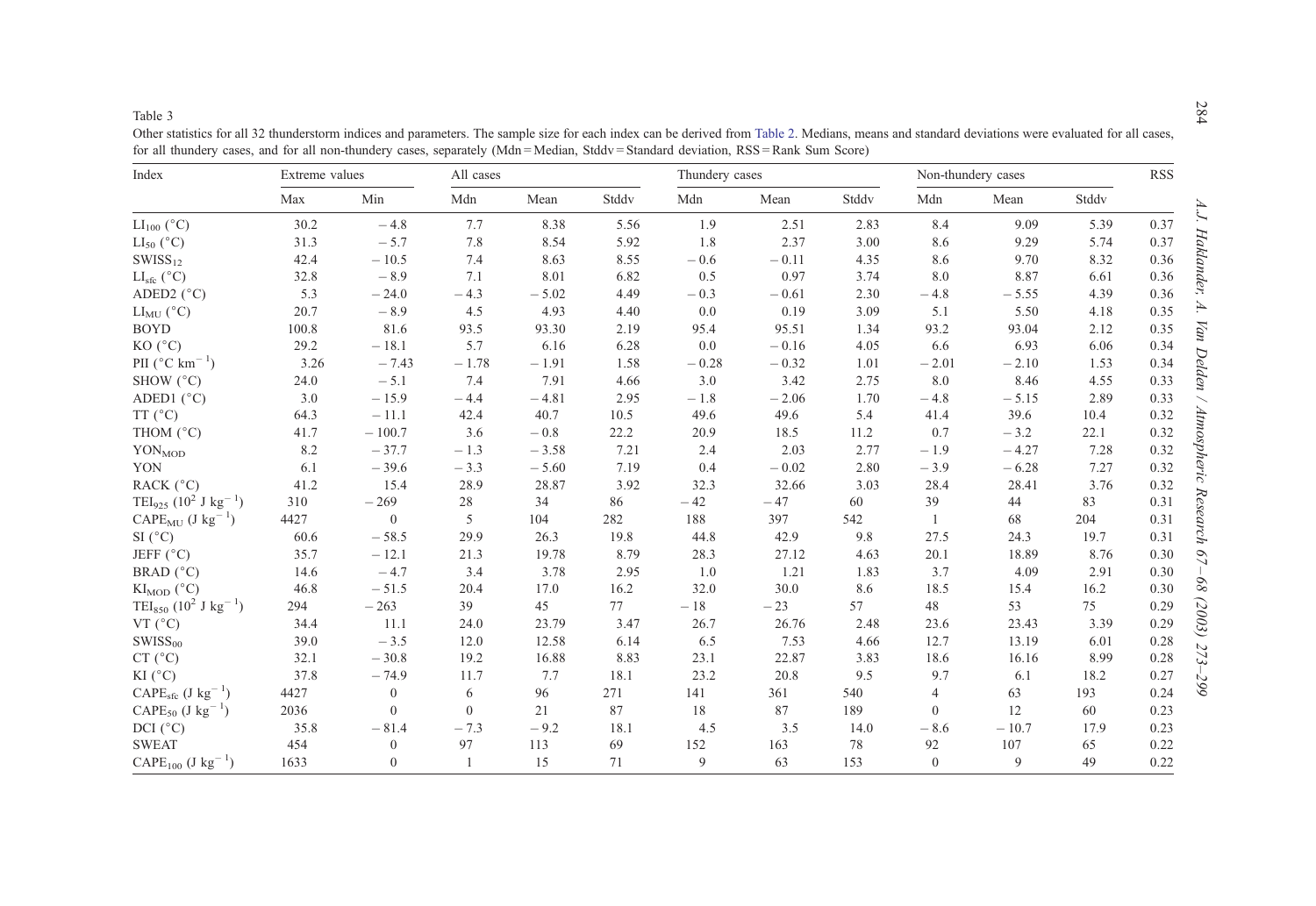## <span id="page-12-0"></span>5.4. The use of indices to estimate the probability of a thundery case

We have discussed the use of indices in a dichotomous forecasting scheme. But why not estimate the 'thundery case probability' (TCP) as a function of each thunderstorm parameter? We again consider the Surface-based Lifted Index,  $LI_{\text{sfc}}$ . To describe the TCP as a function of  $LI<sub>sfc</sub>$ , we calculate the percentage of thundery cases for a number of cases with approximately the same  $LI<sub>sfc</sub>$ , for the total range of  $LI<sub>sfc</sub>$  values. Obviously, the probability distribution will become more erratic if only a few cases around a certain  $LI<sub>sfc</sub>$ are considered. To obtain a somewhat smooth distribution, we have chosen to base the estimate of TCP at a certain  $LI<sub>sfc</sub>$  value on 200 cases around that value. First, an ordered list of high to low  $LI<sub>sfc</sub>$  values is compiled, which are all marked 'thundery' or 'nonthundery'. We then take the 1st to the 200th cases in that ordered list and calculate the mean thundery event occurrence (TCP) as well as the mean index value and standard deviation for those 200 cases. We repeat this procedure for the 2nd to the 201st cases and so on. If we have a total of N index values in our dataset, we obtain  $N - 199$  mean values, standard deviations and corresponding thundery case probabilities. Since  $N = 10433$  for  $LI<sub>sfc</sub>$ , this implies that the probability plot will contain 10234 data points.

The plot is shown in Fig. 5. As expected, the TCP clearly increases with decreasing  $LI<sub>stc</sub>$ . Standard deviations increase also, as was already illustrated in [Fig. 2,](#page-6-0) but they are still relatively small, owing to the enormous sample size. A maximum TCP of 65.5% was reached, since 131 out of 200 cases with a mean  $LI<sub>sfc</sub>$  of  $-4.1$  °C and a standard deviation of  $0.9 \degree$ C were thundery. It should be noted that the total thundery case frequency was 1131 out of 10 433 cases (10.8%) [\(Table 2\).](#page-9-0)



Fig. 5. Thundery case probability (TCP) as a function of the Surface-based Lifted Index. An ordered list of high to low  $LI_{\rm sfc}$  values is made, and each case in that list is marked 'thundery' or 'non-thundery'. For the first 200  $LI_{\rm sfc}$ values, the mean LI<sub>sfc</sub>-value, the standard deviation and a mean thundery case probability were determined. Subsequently, this was done for the 2nd to 201st cases in the list, and so on. The resulting thundery case probabilities are plotted as a function of the mean  $LI<sub>sfe</sub>$  values for each set of 200 cases, where the error bars denote the standard deviations.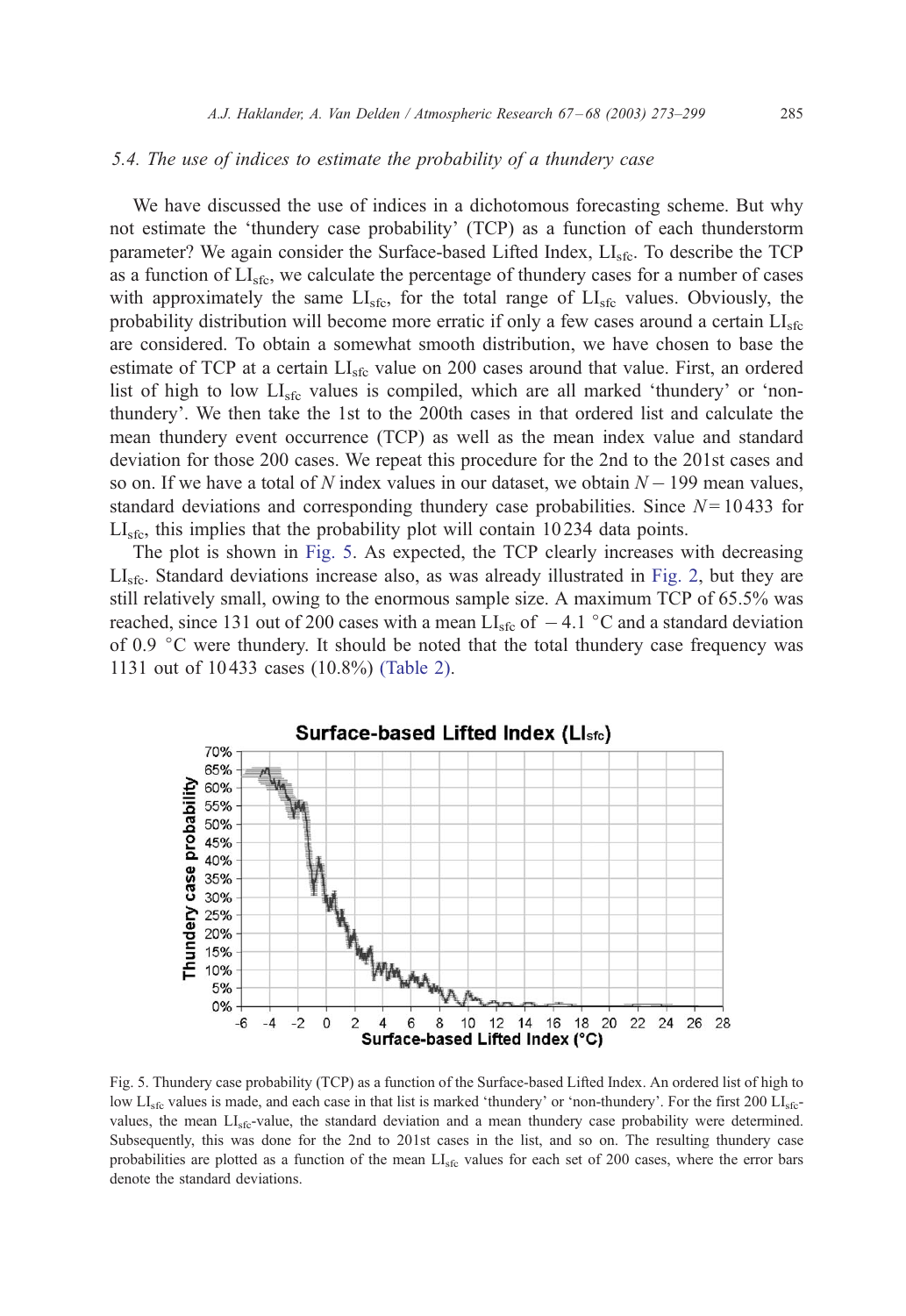## <span id="page-13-0"></span>5.5. An estimated probability table

Bringing some of the information in [Fig. 5](#page-12-0) into tabular form facilitates the comparison of thundery case probability as a function of the various indices. With some criteria, it is possible to estimate benchmark values of all thunderstorm predictors for which the TCP reaches a certain critical percentage  $\Pi$ , such as 50%, 55%, 60%, 65%. As an example,  $LI<sub>sfc</sub>$  is again considered. For each critical TCP,  $II$ , we sort out the least thundery index value for which the TCP reaches  $\Pi$ , and the least thundery index value beyond which the TCP stays  $\geq \Pi$ , according to the procedure in the previous section. So, for each  $\Pi$ , we have a low and a high index value,  $\lambda_{\text{low}}$  and  $\lambda_{\text{high}}$ , and their associated standard deviations,  $\sigma_{\text{low}}$  and  $\sigma_{\text{high}}$ . We then estimate the benchmark value  $\lambda$  for that  $\Pi$ , and its 'uncertainty'  $\sigma$ , by taking

$$
\lambda(\Pi) = \frac{1}{2} [(\lambda_{\text{high}} + \sigma_{\text{high}}) + (\lambda_{\text{low}} - \sigma_{\text{low}})],
$$
  
with  $\sigma(\Pi) = \frac{1}{2} [(\lambda_{\text{high}} + \sigma_{\text{high}}) - (\lambda_{\text{low}} - \sigma_{\text{low}})].$ 

For example, considering  $\overline{H} = 55\%$ , the least thundery  $LI<sub>sfc</sub>$  value for which the TCP reaches 55% is  $\lambda_{\text{high}} = -1.54 \text{ °C} (\sigma_{\text{high}} = 0.23 \text{ °C})$ , and the least thundery LI<sub>sfc</sub> value for which the TCP stays  $\geq 55\%$  is  $\lambda_{\text{low}} = -2.46$  °C ( $\sigma_{\text{low}} = 0.38$  °C). This can also be verified with [Fig. 5.](#page-12-0) Therefore, the benchmark value for  $\Pi = 55\%$  is estimated at  $LI_{\text{sfc}} = -2.08 \pm 0.77$  °C.

Table 4

Estimated benchmark values and their 'uncertainties' for the ''best'' indices as a function of thundery case [probability, shown in the upper row of the table. Index and parameter units are the same as in, e.g.,](#page-11-0) Table 3

| Index                | 50%              | 55%              | 60%              |
|----------------------|------------------|------------------|------------------|
| ADED1                | $0.04 \pm 0.38$  |                  |                  |
| ADED <sub>2</sub>    | $0.84 \pm 0.12$  | $1.22 \pm 0.45$  | $1.94 \pm 0.49$  |
| CAPE <sub>100</sub>  | $109 \pm 26$     | $174 \pm 58$     |                  |
| $CAPE_{50}$          | $130 \pm 21$     | $209 \pm 64$     | $360 \pm 170$    |
| $CAPE_{MU}$          | $670 \pm 160$    | $830 \pm 150$    |                  |
| CAPE <sub>sfc</sub>  | $670 \pm 130$    | $770 \pm 120$    | $980 \pm 180$    |
| DCI                  | $24.3 \pm 2.3$   |                  |                  |
| $\rm{KI}_{\rm{MOD}}$ | $40.2 + 1.1$     |                  |                  |
| $LI_{100}$           | $0.61 + 0.42$    | $0.09 \pm 0.21$  |                  |
| $LI_{50}$            | $0.39 + 0.37$    | $0.02 \pm 0.18$  |                  |
| $LI_{MU}$            | $-1.30 \pm 0.17$ | $-2.09 \pm 0.84$ |                  |
| LI <sub>sfc</sub>    | $-1.36 \pm 0.20$ | $-2.08 \pm 0.77$ | $-3.30 + 0.89$   |
| <b>SHOW</b>          | $-0.06 \pm 0.68$ |                  |                  |
| SWISS <sub>00</sub>  | $1.6 \pm 1.1$    |                  |                  |
| $SWISS_{12}$         | $-3.89 \pm 0.32$ | $-4.33 \pm 0.54$ | $-4.73 \pm 0.53$ |
| <b>THOM</b>          | $31.5 \pm 1.3$   | $32.1 \pm 1.7$   |                  |
| <b>YON</b>           | $3.44 \pm 0.48$  |                  |                  |
| YONMOD               | $5.61 \pm 0.61$  |                  |                  |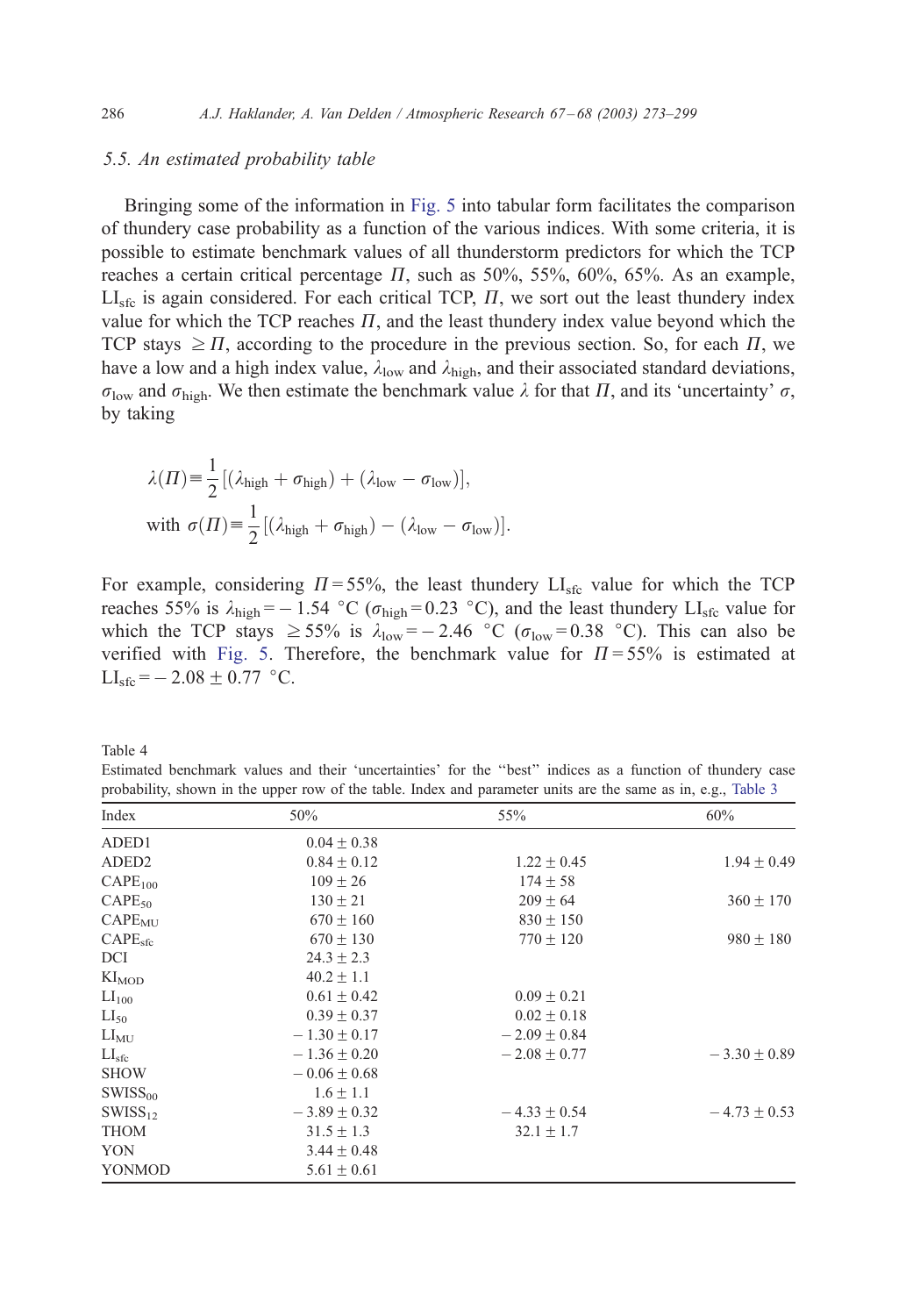| $\Pi_{\text{max}}$ (%) | Index/parameter                                                                                           |
|------------------------|-----------------------------------------------------------------------------------------------------------|
| 60                     | ADED2, $CAPE_{50}$ , $CAPE_{56}$ , $LI_{56}$ , $SWISS_{12}$                                               |
| 55                     | CAPE <sub>100</sub> , CAPE <sub>ML</sub> , LI <sub>100</sub> , LI <sub>50</sub> , LI <sub>ML</sub> , THOM |
| 50                     | ADED1, DCI, KI <sub>MOD</sub> , SHOW, SWISS <sub>00</sub> , YON, YONMOD                                   |
| 45                     | BRAD, JEFF, KO, PII, TEI <sub>925</sub> , TEI <sub>850</sub>                                              |
| 40                     | BOYD, KI, RACK, SWEAT                                                                                     |
| 35                     | CT, SI, TT, VT                                                                                            |
|                        |                                                                                                           |

The highest thundery case probability  $\Pi_{\text{max}}$  (in multiples of 5%) that was reached for all indices.

This procedure may seem cumbersome. Why not simply take the highest and lowest index values with  $TCP = \Pi$  instead? This method has been tried as well, but resulted in too thundery index values for the various  $\Pi$  's. By using our more cumbersome criteria, this effect was reduced. For instance, the  $\Pi = 5\%$  threshold would have been set at  $L_{\text{Isfc}} = 6.70 \pm 1.49$  °C, instead of  $L_{\text{Isfc}} = 7.71 \pm 0.48$  °C, while the latter seems to be better [\(Fig. 5\).](#page-12-0)

We can construct a table, in which all index benchmark values are given as a function of  $\Pi$ . The result is shown in [Table 4.](#page-13-0) Only the 18 indices for which the TCP reaches 50% are included in the table. Five of these indices (ADED2, CAPE<sub>50</sub>, CAPE<sub>sfc</sub>, LI<sub>sfc</sub>, and  $SWISS<sub>12</sub>$ ) reach a thundery case probability of 60%. It is interesting to note that all these five indices represent latent instability at, or very near, the surface. Although CAPE<sub>i</sub> did not excel as a dichotomous predictor, it is capable of reaching high thundery case probabilities. The Boyden Index does not consider moisture at all, and this weakness is reflected in a low  $\Pi_{\text{max}}$  (only 40%) (see Table 5). It is clear that if we were to estimate thunderstorm probability from the three different instability types only (Appendix A), we should first consider low-level latent instability—especially near the surface—then potential instability and finally conditional instability. Nonetheless, we stress that these three instability types are certainly not independent.

## 6. Discussion

Table 5

In this section, we discuss the disadvantages of the method used and the reasons why we should interpret the results carefully.

#### 6.1. Diurnal variation

In our study, we have made quite a few generalizations, as all available rawinsonde observations were included and no distinction was made between different types of thunderstorms. An important generalization is that we have not distinguished between 00, 06, 12, or 18 UTC soundings. Solar heating will increase latent instability near the surface and in the atmospheric boundary layer. Since the predictand is based on the 6-h period after the rawinsonde observations, indices that include levels near the surface will reach higher thundery case probabilities than indices that use other levels. For example,  $LI_i$  (and CAPE<sub>i</sub>) will frequently exhibit a relatively large diurnal variation, with more thundery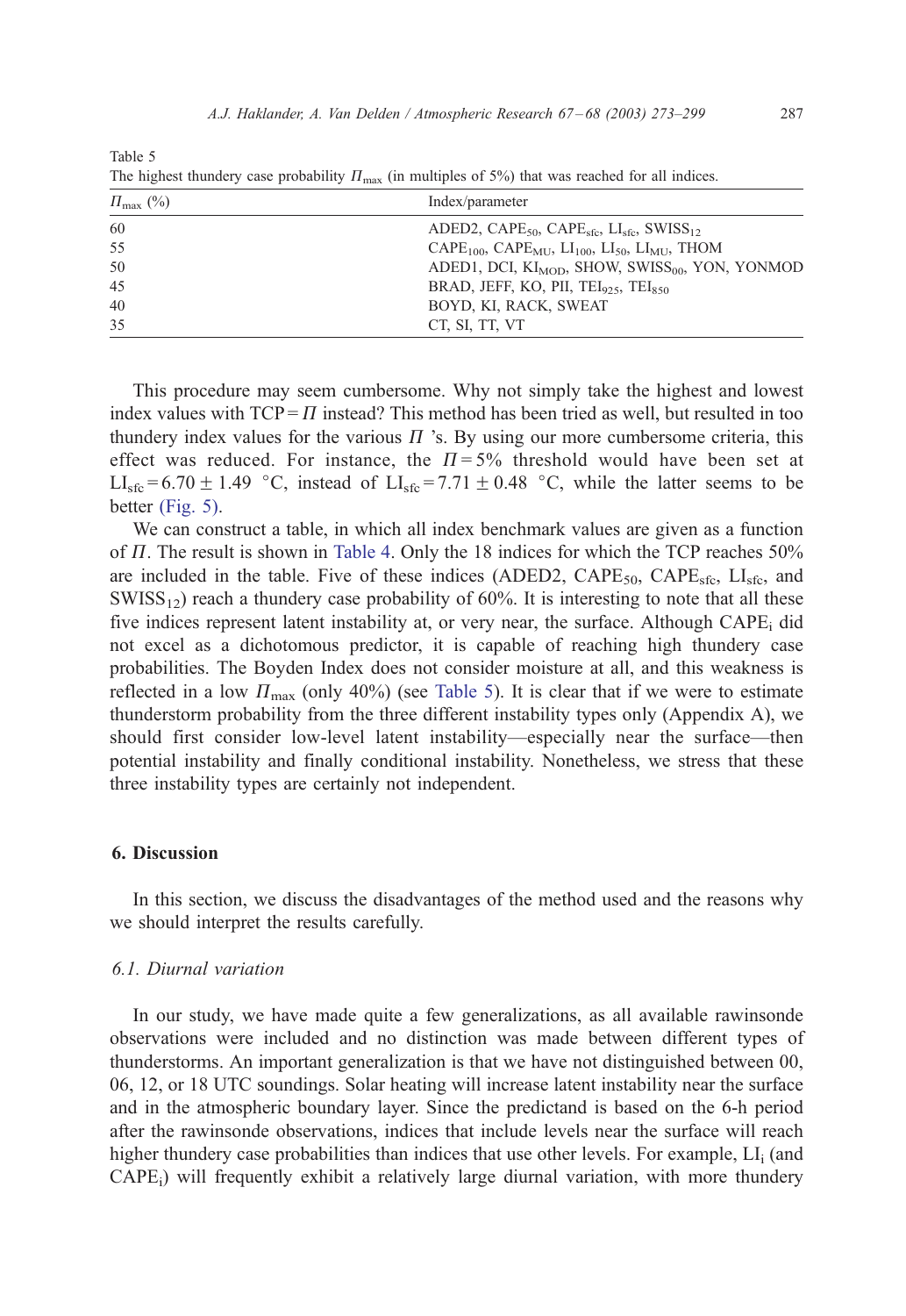values in the 12 and 18 UTC soundings. Nighttime thunderstorms may be associated with other thermodynamic configurations than daytime thunderstorms. [Huntrieser et al. \(1997\)](#page-26-0) already suggested different optimal thresholds for 00 and 12 UTC rawinsonde observations and concluded that indices have different relative forecast skill for 00 and 12 UTC soundings. Both SWISS indices have therefore been designed for 00 and 12 UTC soundings separately.

## 6.2. Seasonal variation

Seasonal variations were also not considered in the assessment of forecast skill. However, some of the indices were designed for a particular time of year, e.g., the S Index (SI) was meant for use from April to September. The KI scatterplot (not shown) seems to reveal that the optimal lower threshold for forecasting a thundery case with the K Index is lower in winter than in summer.

#### 6.3. Different thunderstorm types

Furthermore, not each index and parameter was intended as an aid in the forecasting of any type of thunderstorm. Some were designed to forecast severe thunderstorms (e.g., DCI and SWEAT), while others were only meant for forecasting air-mass thunderstorms (e.g., KI and YON). The Jefferson and K index increase with increasing relative humidity at 700 hPa, which is thought to be favorable for the occurrence of air-mass thunderstorms in summer. However, relatively humid air at mid levels is unfavorable for thunderstorms that are associated with potential instability. The Boyden Index was initially designed to assess thunderstorm risk at frontal passages over the UK. In view of all this, some indices will have scored relatively poorly in our study, while they may have been very useful in forecasting the type of weather that they were designed to forecast.

#### 6.4. Reliability of the data

Due to ice deposition and thermal radiation rawinsonde observations are not always reliable. However, owing to the huge dataset that was available to us, we believe that bad rawinsonde observations have been smoothed out more than sufficiently.

It is easier to determine whether or not the ATD system detected an observed thunderstorm than it is to determine for which cases the ATD system made a false detection of thunderstorm activity. For a few very unlikely thundery cases we have quickly verified the thundery case by viewing synoptic weather maps and satellite pictures in that 6-h interval. We had to conclude that the ATD system will occasionally have detected a sferic where thunderstorm activity was out of the question. For example, the highest  $LI_{sfc}$ that yielded a thundery case according to the ATD system was 22.6  $\degree$ C at 00 UTC, January 26, 2000 (see [Fig. 2\)](#page-6-0). The ATD system fixed a sferic at about 38 km distance  $(51.77^{\circ}N)$  $5.30^{\circ}$ E) from De Bilt at 0345 UTC that night. Another fix was made 11 min earlier, at  $49.87^{\circ}$ N 5.60 $^{\circ}$ E, about 250 km from De Bilt, over the southeastern part of Belgium. However, this night was quiet and frosty over the Benelux region, with a high-pressure area of more than 1035 hPa situated close by and the presence of a distinct inversion at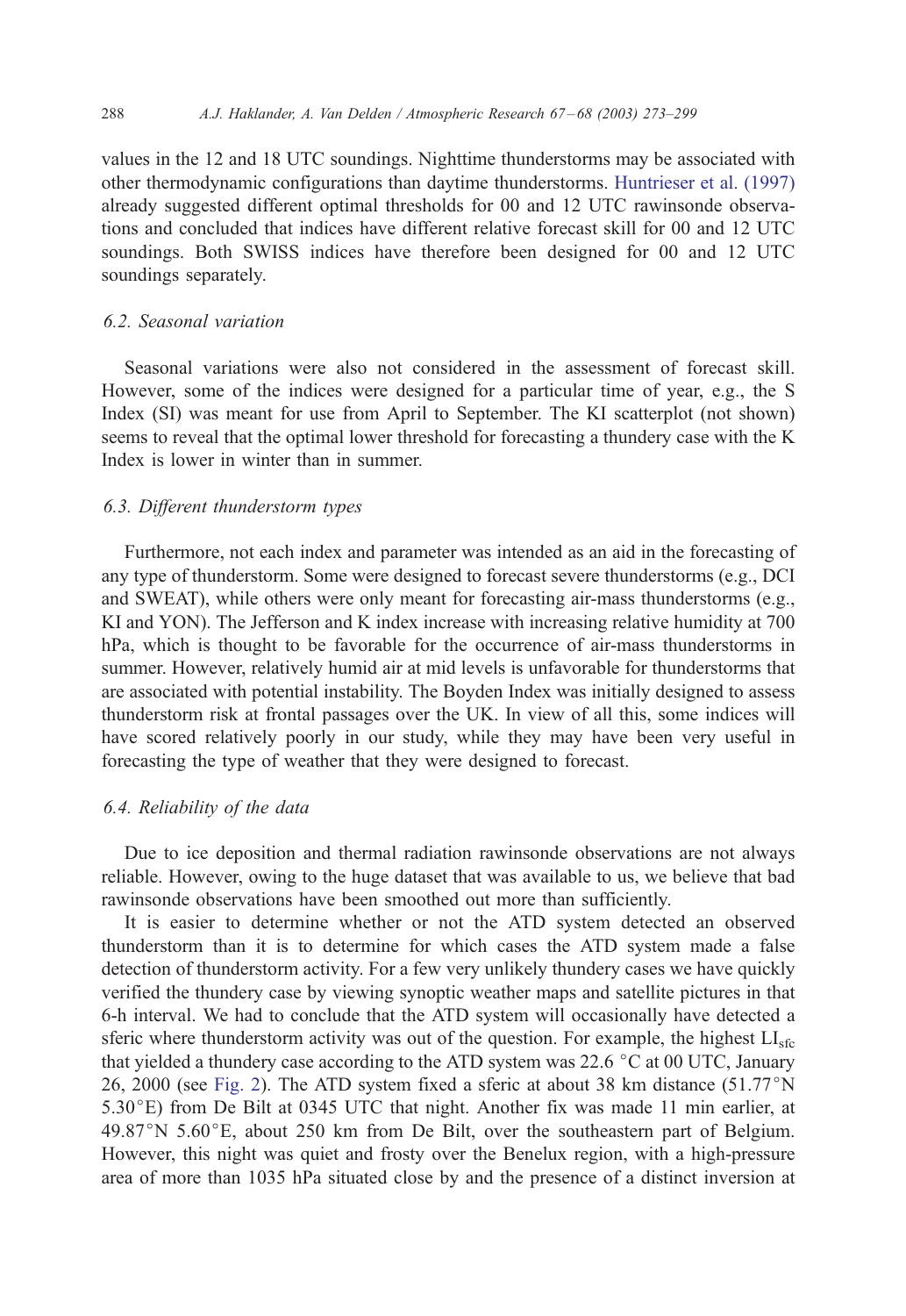about 2 km above ground level (AGL) at De Bilt ( $\partial T/\partial z= +5.2$  °C km<sup>-1</sup> between 1795 and 2687 m AGL). The sounding seems to be reliable, after having compared it with the rawinsonde observations 6 h before and after. Hence, these must have been false detections. It is impossible for us to determine exactly how many false detections we have mistaken for actual thundery cases. Considering [Fig. 2,](#page-6-0) we see that there are not too many thundery cases that are extremely unlikely. Note that this apparent unlikelihood might as well be due to erroneous rawinsonde data.

## 6.5. Lifting mechanism

Severe thunderstorms are often associated with forced lifting along a line of moisture flux convergence (e.g., [Van Delden, 1998\)](#page-26-0). Unfortunately, it is very difficult to obtain information on possible sources of lift by one single rawinsonde observation. Some authors assume that warm air advection implies upward motion (see the definition of SWEAT in Appendix A). According to many other authors, canceling effects between warm air advection and differential vorticity advection are too large to make this imprudent assumption. Hence, lifting cannot be taken into account when estimating the thundery case probability based on a single sounding.

## 6.6. Representativeness of a sounding

Our predictand may seem quite strict, as it only covers the area within 100 km from De Bilt during the 6 h following a rawinsonde observation. However, a rawinsonde observation may still not be representative for this area and for this period in some situations. Especially in winter, when thunderstorms may develop along rapidly moving cold fronts, the synoptic situation may change a great deal in only 6 h time. Furthermore, since squall lines and weather fronts occur on a scale of 10 to 100 km [\(Holton, 1992\),](#page-26-0) there may be another air mass present in the area that the sounding does not represent.

## 6.7. Advection of thunderstorms

Once a storm has formed, it can sometimes reach an area where conditions are less favorable for the formation of thundery showers. In other words, the sounding at De Bilt need not be representative for the pre-convective environment of a thunderstorm that is advected from a region far away. This will, of course, have a negative effect on the forecasting skill of an index.

## 7. Conclusions and recommendations

We have discussed how pressure, temperature, moisture and wind data from a single rawinsonde observation at De Bilt can be used as an aid in estimating the probability of thunderstorm occurrence within 100 km from De Bilt during the 6 h following the sounding. We have been able to create a comprehensive and reliable climatology for 32 different thermodynamic and kinematic parameters, covering a total period of more than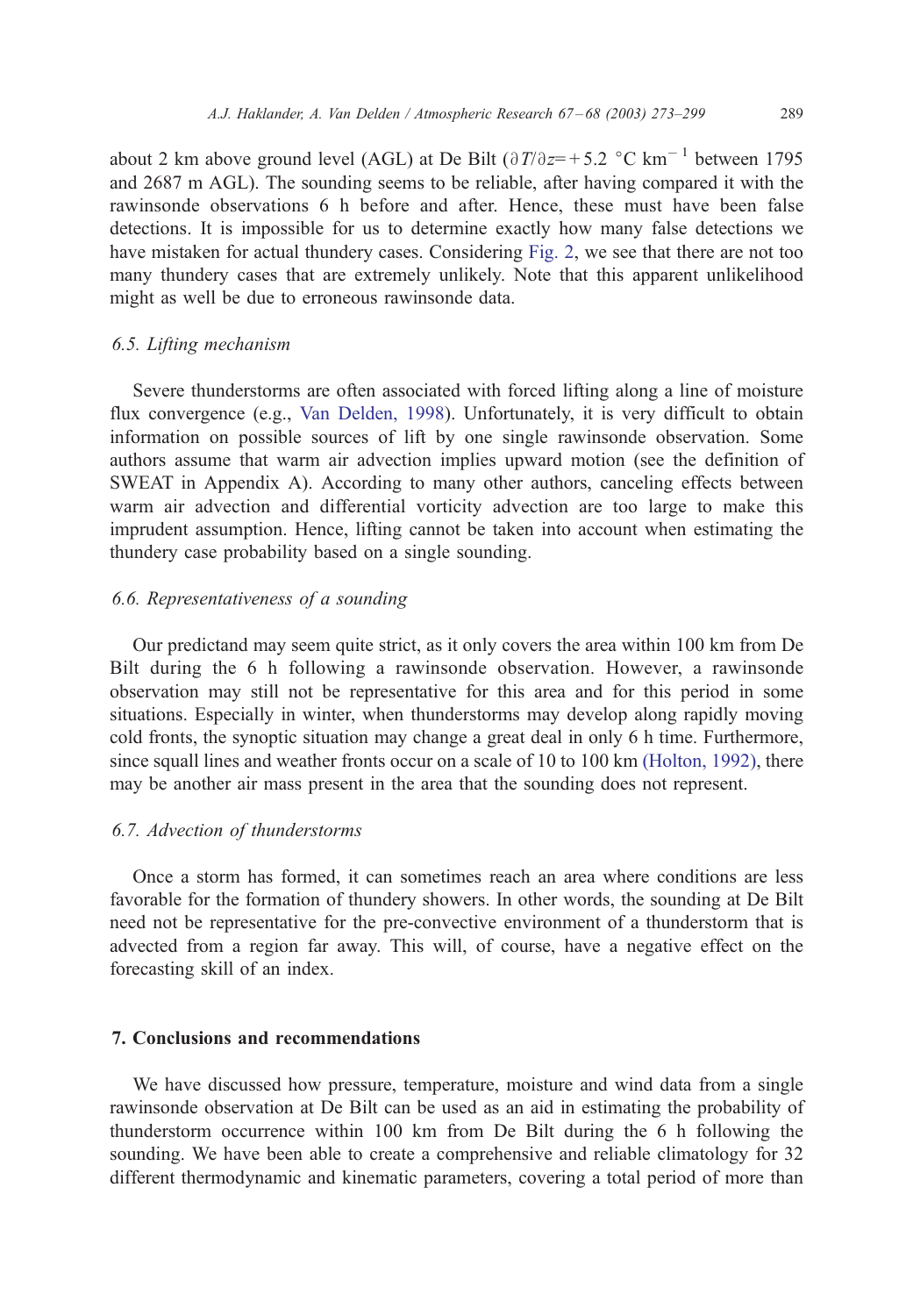seven full years, or more than 10,000 six-hour time intervals. The correlations between these parameters and the occurrence of thundery cases have been evaluated.

#### 7.1. Preliminary findings

First we examined the correlation between thunderstorm occurrence according to synoptic observations and that according to the ATD system. Of six different lightning detection radii (10, 20, 50, 100, 150 and 200 km), a radius of 20 km around De Bilt rendered the highest agreement with the synoptic observations, according to Heidke and the CSI, confirming the  $8-20$  km distance up to which thunder is normally heard. We found that in 95.5% of all 6-h intervals in which thunder was heard, at least one sferic was fixed at less than 100 km distance from De Bilt. We can therefore be quite certain that an observed thunderstorm at De Bilt will also have been registered as a thundery case. False detections by the ATD system were relatively rare and will not have affected the results noticeably.

## 7.2. Main results

For use of the indices in a dichotomous forecasting scheme, the optimal thresholds between thundery vs. non-thundery forecasts have been estimated. Two skill scores were considered that are commonly used in literature: the True Skill Statistic (TSS) and the Heidke Skill Score (Heidke).

Combining the properties of the TSS and Heidke to form the Normalized Skill Score, an optimal threshold has been derived for all indices. We conclude from the results in [Table 2](#page-9-0) that in a dichotomous thundery case forecasting scheme,  $BOYD \geq 94.6$  and  $L_s \le 1.6$  °C can equally well be used to predict a thundery case ( $\mu$  = 80%). However,  $LI_{100} \leq 3.0$  °C performs best ( $\mu$  = 95%)! Relatively poor dichotomous thunderstorm predictors are the DCI, SWEAT and KI. It should, however, be noted that these three indices were never meant as a predictor for all types of thunderstorms in the first place.

The rightmost column in [Table 3](#page-11-0) showed the Rank Sum Scores for all 32 thunderstorm predictors. Although this comparison of forecast skill used quite a different method,  $LI_{100}$ was again found with the best performance, while the other indices and parameters do not seem to be rated much differently from what we saw in [Table 2.](#page-9-0)

In Sections 5.4 and 5.5, we estimated thundery case probability as a function of the various thunderstorm indices and parameters. Probability plots (not shown) exhibited a monotonic behavior for most indices. Latent instability at or very near the surface yields the highest thundery case probabilities, whereas a much less definite answer is obtained by considering conditional instability.

## 7.3. Recommendations

In this study, we have assessed thunderstorm possibility and probability in general, based on predictors that can be derived from a single rawinsonde observation. This very general approach of thunderstorm forecasting can be improved. For this purpose, a few recommendations are made here.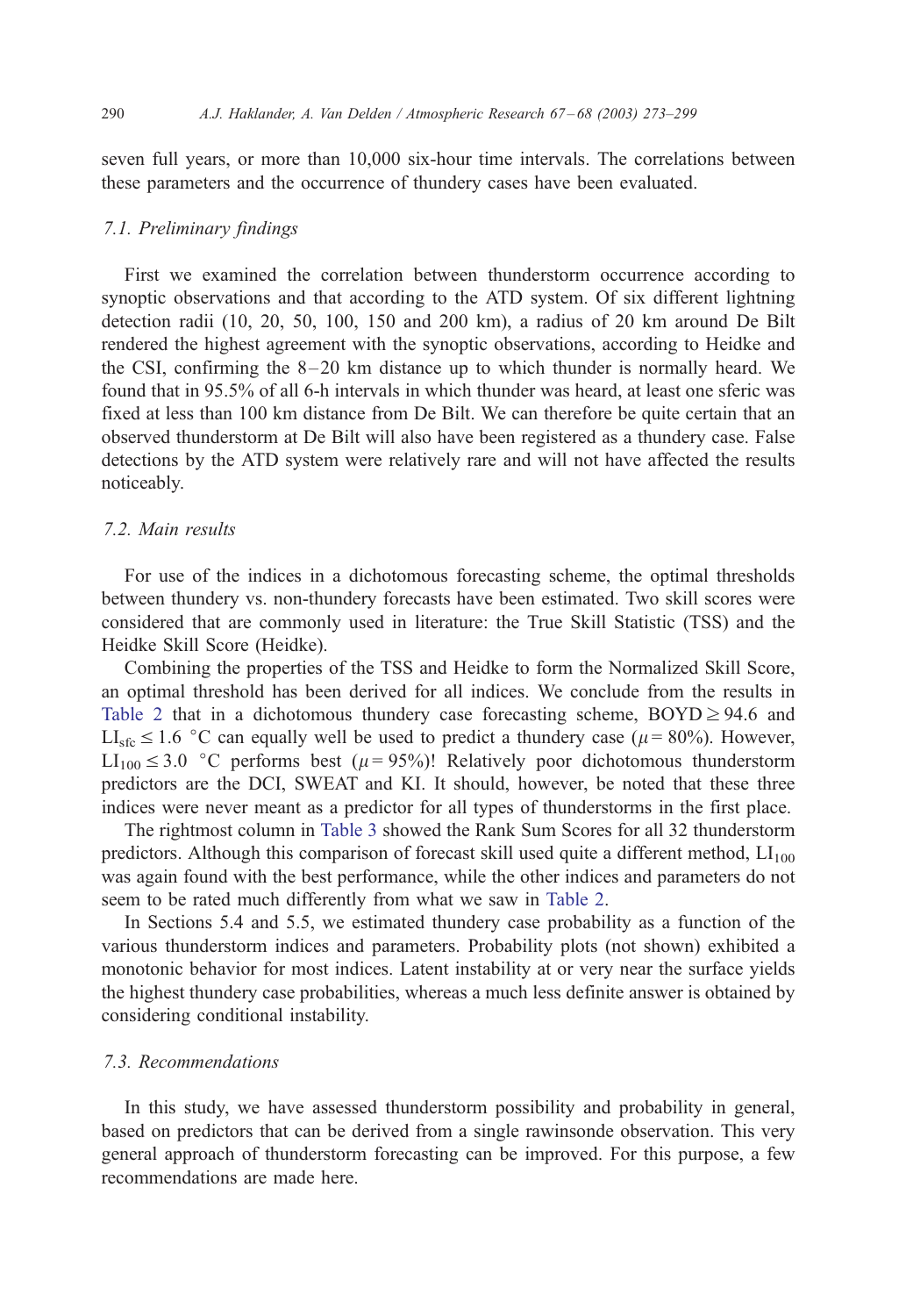- (1) Discriminate between summer and winter soundings. The thickness of an atmospheric layer increases with increasing temperature. Since many indices use different pressure levels, stability is not measured equally in all seasons. For instance, the difference between the ambient lapse rate and the dry-adiabatic lapse rate is a measure of conditional instability. If conditional instability is measured by evaluating the temperature difference between two pressure levels, it will be overestimated in winter and underestimated in summer. For example, VT attains more thundery values in winter than in summer.
- (2) Evaluate forecast skill for different thunderstorm types, such as air mass and frontal thunderstorms. Different thunderstorm predictors will yield better results for different thunderstorm types. For example, indices that specifically describe potential instability, such as BRAD, KO, and PII, will probably perform better when a synoptic lifting mechanism through a deep layer is present.
- (3) Use data on lightning-frequency to distinguish between 'ordinary' and severe thunderstorms. There is a huge difference between a single wintry shower that produces one or two lightning strikes and an outbreak of severe thunderstorms in summer. Some indices, such as the DCI, may be more able than others to distinguish between 'ordinary' and severe thunderstorms.
- (4) Include model derived parameters that cannot be derived from a single rawinsonde observation, such as vertical velocities at different levels and (low-level) moisture flux convergence to account for continuous moisture supply and a source of lift. In our opinion, this will lead to a significant improvement of forecast skill.

#### Acknowledgements

We would like to thank the Royal Dutch Meteorological Institute (Sander Tijm) and the UK Meteorological Office (Paul Hardaker, Nicola Latham) for providing us with the huge amount of data on which this study was based.

## Appendix A. Definitions of indices and parameters

The indices and parameters which are investigated in this paper represent conditional instability and/or latent instability and/or potential instability. Let us consider an 'in situ' vertical temperature profile as it was measured during a rawinsonde ascent. Suppose the measured lapse rate in a certain vertical atmospheric layer was  $\gamma = -\frac{\partial T}{\partial z}$ . If the dry adiabatic lapse rate exceeds  $\gamma$ ? but the pseudo-adiabatic lapse rate does not exceed  $\gamma$ , the layer is said to be *conditionally unstable*, since the instability is conditional to saturation of the air. Clearly, high values of  $\gamma$  will favor the development of strong vertical (convective) motions. If the air inside a conditionally unstable atmospheric layer is far from saturated, which is usually the case, conditional instability can still be released by a rising parcel from below the layer. Since the environmental lapse rate  $\gamma$  inside the layer exceeds the lapse rate pseudo-adiabatic lapse rate of a rising, saturated parcel from below, the parcel may be become positively buoyant as it rises through the layer. The possibility of pseudo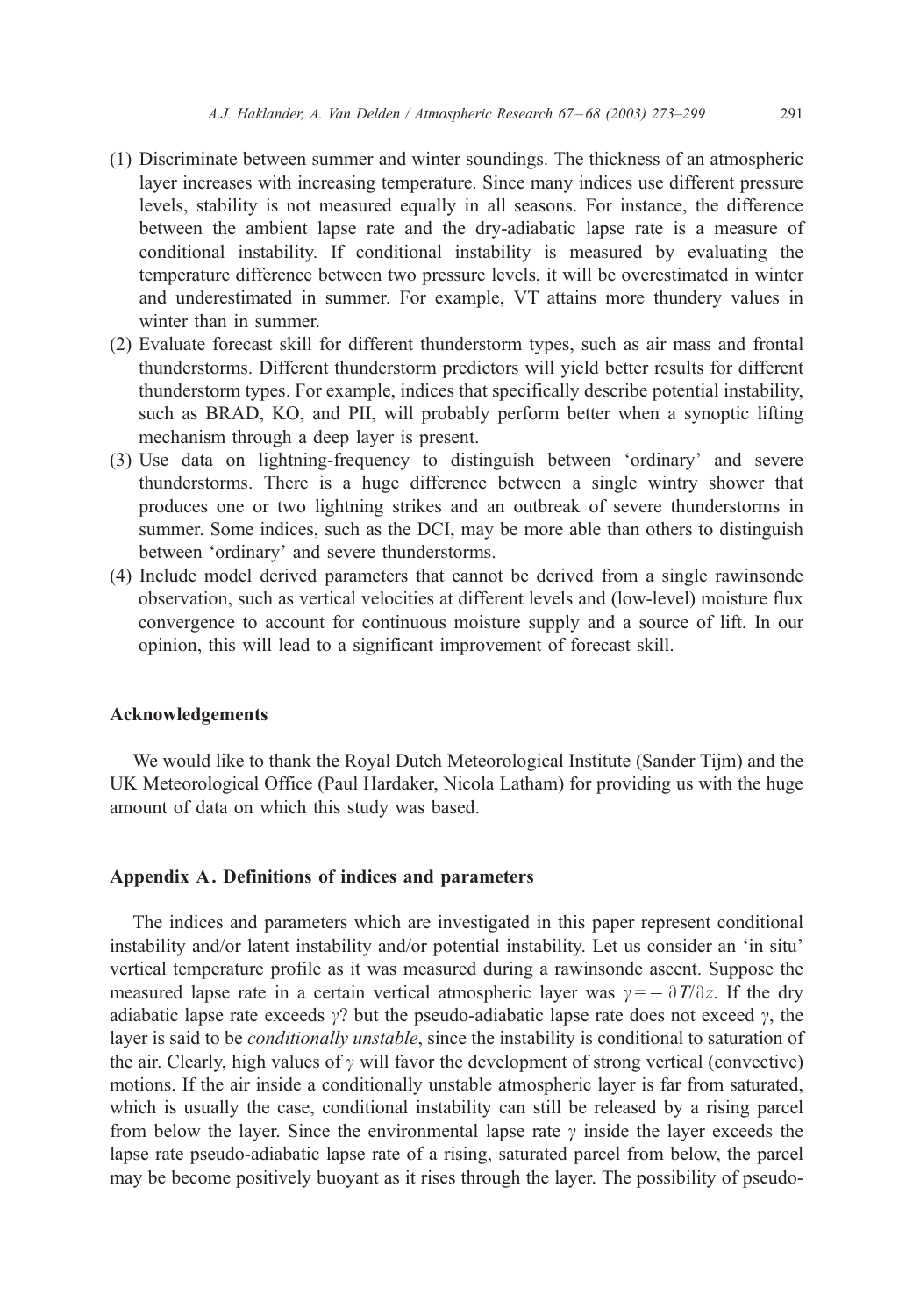adiabatically lifted air parcels to become unstable is called latent instability (e.g., [Galway,](#page-26-0) 1956). The level at which this happens is called the Level of Free Convection (LFC) of the lifted parcel. Once a parcel has reached its LFC inside a conditionally unstable layer, it will accelerate upward owing to a positive buoyancy force. Suppose that an entire atmospheric column is lifted pseudoadiabatically, until it is completely saturated. If the lower part of the column reaches its lifting condensation level first, subsequent lifting will cause a rapid destabilisation, since the column cools according to pseudo-adiabatic lapse rate in the saturated lower part and according to dry adiabatic lapse rate aloft. It can be shown [\(Emanuel, 1994\)](#page-26-0) that lifting the entire column to saturation would only result in a lapse rate  $\gamma$  which is greater than the pseudoadiabatic lapse rate if  $\theta_e$  decreases with height. Hence, lifting a column of air in which  $\partial \theta_e/\partial z < 0$  to saturation throughout, yields (at least) conditional instability. Remember that conditional instability is conditional to saturation of the air and since the entire column has been lifted to saturation, the condition is already satisfied. This is called potential instability. Some authors use the wet-bulb potential temperature  $\theta_w$  to define potential instability. If an ascending air parcel can become warmer than its environment at its LFC, its  $\theta_e$  will always exceed the ambient  $\theta_e$  at that level, regardless of the ambient relative humidity there. Therefore, latent instability always implies potential instability. However, this statement cannot be reversed! In the absence of latent instability, an atmospheric layer can still be potentially unstable due to a rapid decrease in relative humidity with height.

In the following, a list of definitions is given of the 32 indices and their relation to the three types of instability is discussed.

Adedokun1 Index, ADED1  $\equiv \theta_{\text{w} - 850} - \theta_{\text{s} - 500}$ , where  $\theta_{\text{w}}$  is the wet-bulb potential temperature,  $\theta_s$  is the saturated wet-bulb potential temperature and where the subscript refers to the (pressure) level. ADED1 [\(Adedokun, 1981, 1982\)](#page-25-0) provides a measure for the buoyancy of an air sample that was lifted pseudoadiabatically from 850 to 500 hPa. Therefore, it is an indicator of latent instability.

*Adedokun2 Index*, ADED2  $\equiv \theta_{\text{w}-\text{sfc}} - \theta_{\text{s}-\text{500}}$ . ADED2 [\(Adedokun, 1981, 1982\)](#page-25-0) is a measure for the buoyancy of an air sample that was lifted pseudoadiabatically from the surface (2 m) to 500 hPa. It therefore considers the latent instability of an air parcel at the surface.

Boyden Index (BOYD), BOYD =  $0.1(Z_{700} - Z_{1000}) - T_{700} - 200$ , where Z is the geopotential height of a particular (pressure) level. Unlike most instability indices, the Boyden Index [\(Boyden, 1963\)](#page-25-0) does not take moisture into account. It merely describes the vertical temperature profile between 1000 and 700 hPa and was originally designed to assess thunderstorm risk at frontal passages over the UK.

*Bradbury Index*, BRAD =  $\theta_{\text{w}}$  –  $_{500}$  –  $\theta_{\text{w}}$  –  $_{850}$ . The Bradbury Index [\(Bradbury, 1977\)](#page-25-0) is also referred to as the Potential Wet-Bulb Index [\(Peppler and Lamb, 1989\).](#page-26-0) It assesses the potential instability between 850 and 500 hPa.

Convective Available Potential Energy,  $\text{CAPE}_i \equiv R_d/(T_v' - T_v)d(\ln p)$ , where only increments with  $T_v' > T_v$  are integrated. Here,  $p_i$  denotes the initial pressure level from which an air parcel is lifted pseudoadiabatically,  $p_{EL}$  is the pressure at the parcel's final equilibrium level,  $T_v$  is the virtual temperature of the lifted parcel, and  $T_v$  is the virtual temperature of the environment. There exist many different definitions of CAPE in literature. We have defined it as the total amount of work done by the upward buoyancy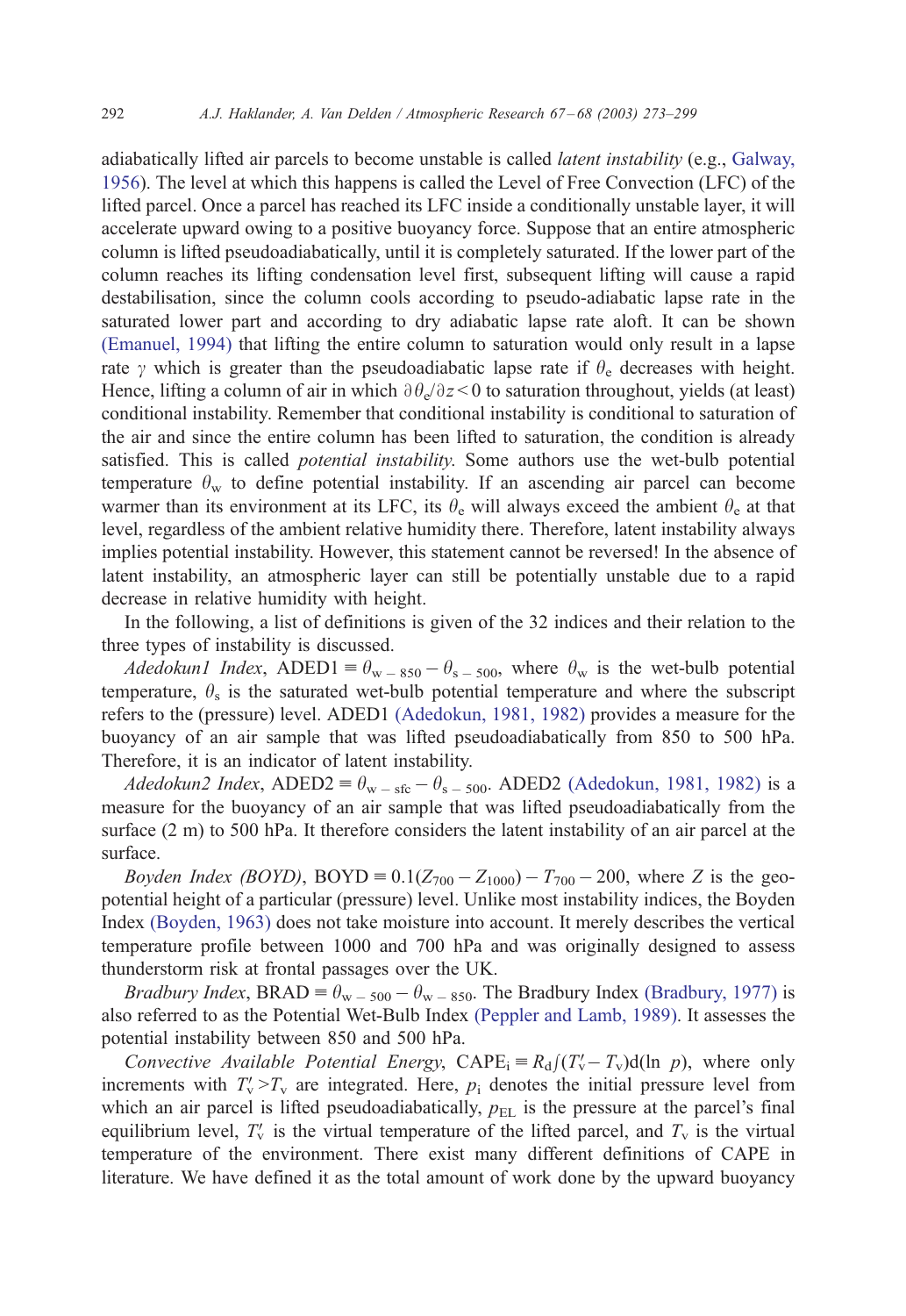force that is exerted on an air parcel as it is lifted from its initial level to its final Equilibrium Level (EL). Negatively buoyant areas below the EL are not taken into account. We consider pseudo-adiabatic parcel ascent, in which all condensed water is instantly removed from the parcel. Furthermore, it is assumed that the environment does not contain any liquid water (no clouds).  $CAPE_{\text{sfc}}$  is the CAPE of a surface parcel, or rather, a parcel with the temperature, dew-point temperature and pressure at 2 m height above the surface. CAPE<sub>50</sub> is the CAPE of a parcel with the ln  $p$  weighted average temperature, dew-point temperature and pressure of the layer 50 hPa above the surface.  $CAPE<sub>100</sub>$  is the CAPE of a parcel with the ln p weighted average temperature, dew-point temperature and pressure of the layer 100 hPa above the surface.  $CAPE_{MU}$  is defined as the CAPE of a parcel with the temperature, dew-point temperature and pressure at the level where  $\theta_e$  reaches its highest value in the layer 250 hPa above the surface (CAPE<sub>i</sub> was only calculated if dew-point temperature data were present up to 200 hPa and temperature data were available up to 170 hPa.).

Cross Totals Index,  $CT \equiv T_{d - 850} - T_{500}$ , where  $T_d$  is the dewpoint temperature. Since the mixing ratio can be expressed in terms of dew-point temperature at a certain pressure level, the Cross Totals Index [\(Miller, 1967\)](#page-26-0) increases with a combination of moisture at low levels (850 hPa) and relatively cold air at upper levels (500 hPa). It is usually combined with the Vertical Totals Index (VT) to yield the Total Totals Index (TT).

*Deep Convective Index*, DCI =  $T_{850} - T_{d - 850} - LI_{sf}$ , where  $LI_{sf}$  is defined later in this section. The DCI [\(Barlow, 1993\)](#page-25-0) attempts to combine the properties of equivalent potential temperature  $(\theta_e)$  at 850 hPa with latent instability at the surface (2 m). It should indicate the potential for strong thunderstorms.

*Jefferson Index*, JEFF =  $1.6\theta_{w} = 850 - T_{500} - 0.5(T_{700} - T_{d} = 700) - 8$ . The Jefferson Index [\(Jefferson, 1963a,b, 1966\)](#page-26-0) as it is used nowadays is a modified version of the original, which was developed by Jefferson in 1963 to make the Rackliff Index (RACK) less temperature-dependent. Jefferson used the temperature at 850 hPa instead of 900 hPa and included the 700 hPa dew-point depression, which increases with decreasing relative humidity, to account for the fact that rising air parcels might lose some of their buoyancy due to entrainment of drier air. On the other hand, the fact that dry air at 700 hPa may indicate decreasing  $\theta_e$  with height, which implies potential instability, is neglected.

K Index, KI =  $(T_{850} - T_{500}) + T_{d - 850} - (T_{700} - T_{d - 700})$ . [George \(1960\)](#page-26-0) developed the K Index for forecasting air mass thunderstorms. This index increases with decreasing static stability between 850 and 500 hPa, increasing moisture at 850 hPa, and increasing relative humidity at 700 hPa.

*Modified K Index*,  $\text{KI}_{\text{MOD}} \equiv (\overline{T} - T_{500}) + \overline{T}_{d} - (T_{700} - T_{d} - T_{00})$ . The Modified K Index [\(Charba, 1977\)](#page-25-0) should be an improvement on KI since now the mean temperature,  $\overline{T}$ , and mean dew-point temperature,  $\bar{T}_{d}$ , between the surface and 850 hPa are used (T and  $\bar{T}_{d}$  are In  $p$  averages).

KO Index, KO =  $0.5(\theta_{e} - 500 + \theta_{e} - 700) - 0.5(\theta_{e} - 850 + \theta_{e} - 1000)$ . The KO Index [\(Andersson et al., 1989\)](#page-25-0) was designed by the German Weather Service to account for low and mid-level potential instability by comparing  $\theta_e$  values at low (1000 to 850 hPa) and mid (700 to 500 hPa) levels. If surface pressure is lower than 1000 hPa,  $\theta_{\rm e-1000}$  is replaced by  $\theta_{e - sfc}$  in our calculations.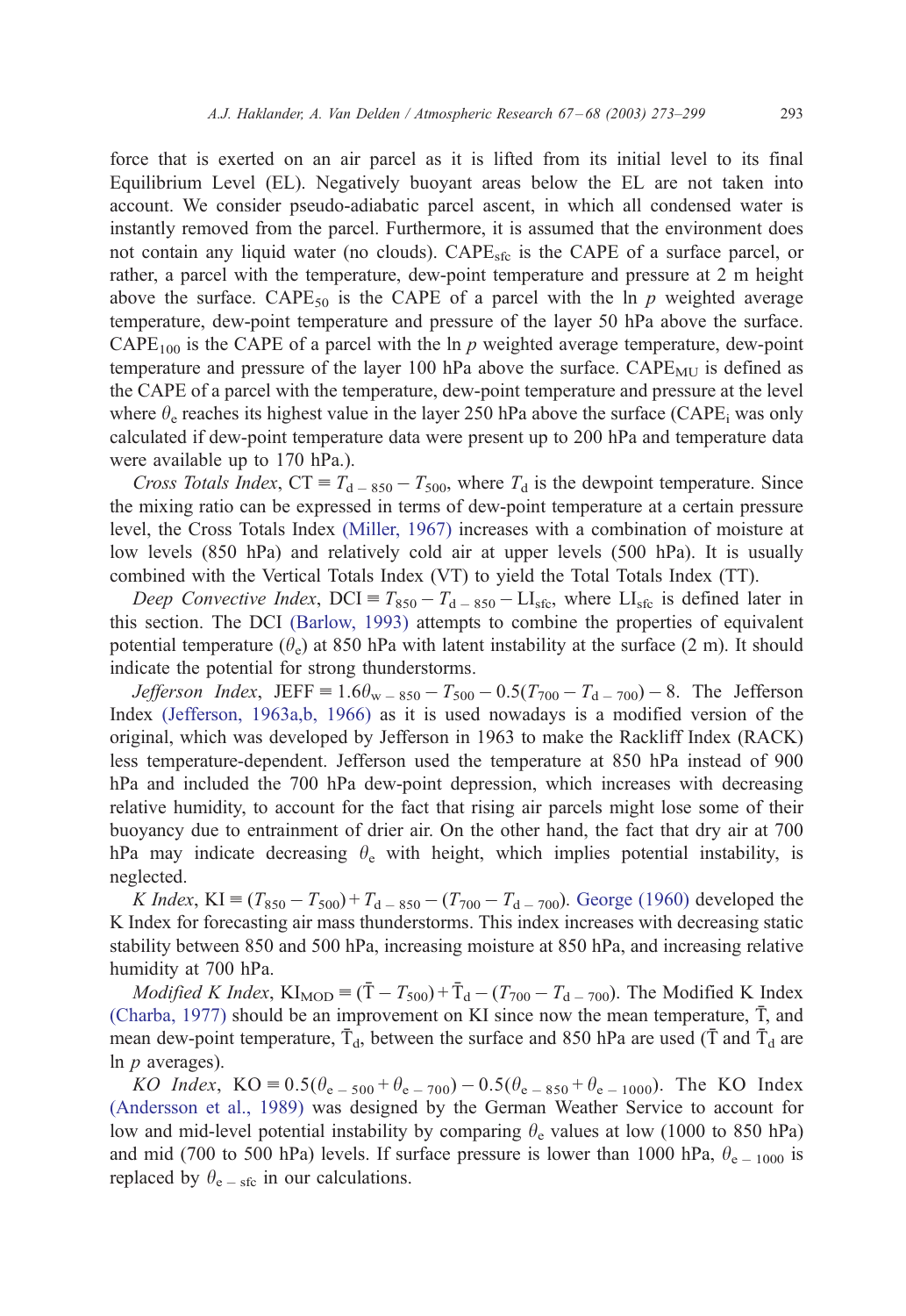*Lifted Index*,  $LI_i \equiv T_{500} - T'_{i \to 500 \text{ hPa}}$ . The Lifted Index LI is defined as the difference between the observed temperature at 500 hPa and the temperature( $T_1 \rightarrow 500$  hPa) of a parcel after it has been lifted pseudo-adiabatically to 500 hPa from its original level. Therefore, it focuses on the latent instability of an air sample. The Lifted Index can be calculated for any sample of air at pressure  $p_i$  > 500 hPa if the ambient temperature at 500 hPa is known. It should be noted that the Lifted Index depends on the properties of the particular air parcel that was used. Originally, [Galway \(1956\)](#page-26-0) developed the Lifted Index for the prediction of latent instability during afternoon hours by using the forecast maximum temperature. Since our aim has been to assess thunderstorm risk by means of actual soundings, we have used LI as an observed static index instead of a forecast index, following other studies on this subject (e.g., [Peppler and Lamb, 1989; Huntrieser](#page-26-0) et al., 1997).  $LI_{\rm sfc}$  is the LI for a surface parcel, or rather, a parcel with the temperature, dew-point temperature and pressure at 2 m height above the surface.  $LI_{50}$  is the LI for a parcel with the ln p weighted average temperature, dew-point temperature and pressure of the layer 50 hPa above the surface.  $LI_{100}$  is the LI for a parcel with the ln p weighted average temperature, dew-point temperature and pressure of the layer 100 hPa above the surface.  $LI_{\text{MU}}$  is defined as the LI for a parcel with the temperature, dew-point temperature and pressure at the level where  $\theta_e$  reaches its highest value in the layer 250 hPa above the surface.

Potential Instability Index,  $PII = (\theta_{e-925} - \theta_{e-500})/(Z_{500} - Z_{925})$ . The PII [\(Van Del](#page-26-0)den, 2001) is a measure the potential instability of the atmospheric layer between 925 and 500 hPa.

*Rackliff Index*, RACK  $\equiv \theta_{\text{w}}$  –  $\theta_{900}$  –  $T_{500}$ . By comparing the wet-bulb potential temperature at 900 hPa with the dry-bulb temperature at 500 hPa, RACK assesses the latent instability of an air parcel at 900 hPa. Note that 900 hPa is not a standard pressure level. [Jefferson \(1963a,b, 1966\)](#page-26-0) later developed a less temperature-dependent version of this index (see the definition of JEFF).

*Showalter Index*, SHOW =  $T_{500} - T'_{850}$  <sub>hPa</sub>  $\rightarrow$  500 <sub>hPa</sub>. The development of the Lifted Index was inspired by the Showalter Index [\(Showalter, 1953\).](#page-26-0) This index is defined as the difference between the observed temperature at 500 hPa  $(T_{500})$  and the temperature ( $T_{850 \text{ hPa} \rightarrow 500 \text{ hPa}}$ ) of an air parcel after it has been lifted pseudoadiabatically to 500 hPa from 850 hPa. Showalter himself called it the Stability Index and according to his experience, values of  $+3\degree C$  or less were "quite likely to produce thunderstorms''. If low-level moisture does not reach as high as the 850 hPa level, SHOW will underestimate thunderstorm probability. In literature, the abbreviation 'SSI' is commonly used, but we have used 'SHOW' to avoid confusion with the S Index (SI).

S Index,  $SI = TT - (T_{700} - T_{d} - 700) - A$ , where A is defined as follows. If VT>25, then  $A=0$ ; if  $VT \ge 22$  and  $\le 25$ , then  $A=2$ ; if  $VT < 22$ , then  $A=6$ . TT and VT are defined later in this section. The S Index was developed by the German Military Geophysical Office as an improvement on the Total Totals Index (TT), including the dew-point depression at 700 hPa and a variable parameter 'A' that is based on the Vertical Totals Index (VT). The S Index is considered useful from April to September [\(Reymann et al., 1998\).](#page-26-0) It takes the same variables into account as the K Index, but in other proportions.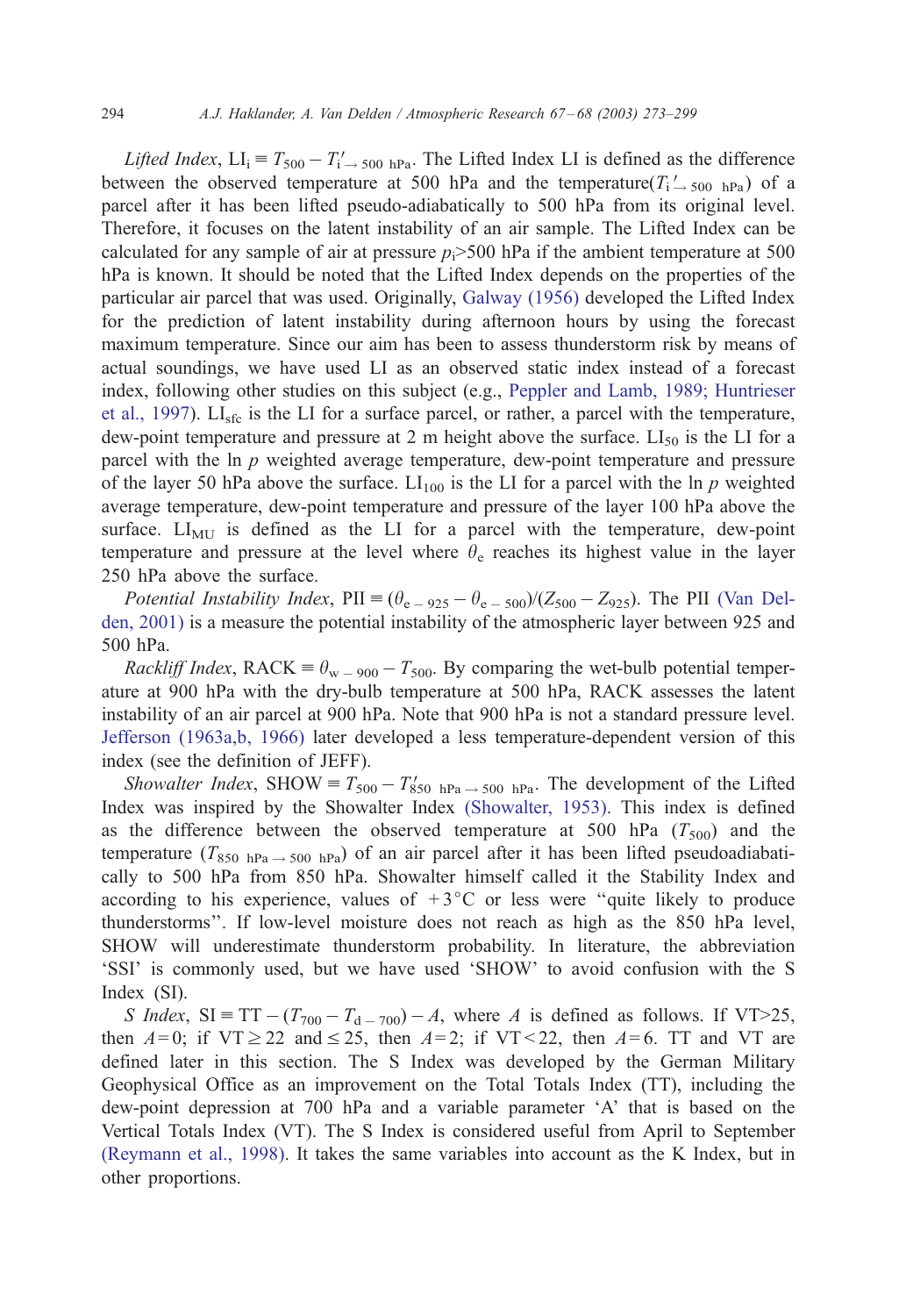Severe Weather Threat Index, SWEAT =  $12T_{d-850} + 20(TT - 49) + 2f_{850} + f_{500} +$  $125(\sin[d_{500} - d_{850}]) + 0.2$ , where  $f_{850}$  is the wind speed at 850 hPa in knots,  $f_{500}$  is the wind speed at 500 hPa in knots,  $d_{850}$  is the wind direction at 850 hPa (0–360°),  $d_{500}$  is the wind direction at 500 hPa  $(0-360^{\circ})$ . Only positive terms are added and the last term is set to zero, unless ALL of the following conditions are met:  $210^{\circ} \leq d_{500} \leq 310^{\circ}$ ,  $130^{\circ} \leq$  $d_{850} \leq 250^{\circ}$ ,  $d_{500} > d_{850}$  and  $f_{500} \geq 15$  knots AND  $f_{850} \geq 15$  knots. Some authors do not consider the above conditions, enabling SWEAT to take on negative values. The SWEAT index [\(Miller, 1972\)](#page-26-0) was designed to assess severe weather potential, such as severe storms and tornadoes, rather than ordinary thunderstorms. Especially damaging convective weather seems to be targeted, since the Total Totals Index (TT) and the 850 hPa dew-point temperature are included. SWEAT is one of the few indices that attempt to include dynamical effects. Veering of the wind with height between 850 and 500 hPa suggests warm air advection in that layer, which could imply upward motion through the ''omega equation'' [\(Eq. \(6.29\) in Holton, 1992\).](#page-26-0) In practice, however, we should be very careful in associating warm air advection with upward motion, since there is often a significant amount of cancellation between the terms in the omega equation. For instance, in a case study by [Van Delden \(1998\),](#page-26-0) warm air advection is associated with downward motion.

 $SWISS_{00}$  Index, SWISS<sub>00</sub> = SHOW + 0.4WSh<sub>3–6</sub> + 0.1( $T_{600} - T_{d - 600}$ ). [Huntrieser et al.](#page-26-0) (1997) introduced two non-dimensional thunderstorm indices as a guidance for forecasting thunderstorms in the northern part of Switzerland. They were called SWISS (stability and wind shear index for thunderstorms in Switzerland) indices and include stability, wind shear and relative humidity.  $SWISS<sub>00</sub>$  was designed to be applied to 00 UTC rawinsonde observations, which is about 1 h after local midnight in Switzerland. The wind shear term  $(WSh_{3-6})$  was calculated by interpolating the rawinsonde wind measurements at 6 km and 3 km AGL (above ground level). WSh<sub>3–6</sub> is the length (or magnitude/norm) of the wind vector [m/s] that should be added to the wind vector at 3 km AGL to obtain the wind vector at 6 km AGL. According to  $SWISS<sub>00</sub>$ , low SHOW values, low wind shear between 3 and 6 km AGL and relatively humid air at 600 hPa should favor the possibility of thunderstorm occurrence.

 $SWISS_{12}$  Index,  $SWISS_{12} = LI_{sfc} - 0.1WSh_{0-3} + 0.1(T_{650} - T_{d-650})$ . The SWISS<sub>12</sub> index [\(Huntrieser et al., 1997\)](#page-26-0) was designed to be applied to 12 UTC rawinsonde observations in Switserland. The wind shear term  $(WSh_{0-3})$  was calculated by interpolating the rawinsonde wind measurements at 3 km AGL.  $WSh_{0-3}$  is the length of the wind vector [m/s] that should be added to the wind vector at 10 m AGL to obtain the wind vector at 3 km AGL. According to  $SWISS<sub>12</sub>$ , low  $LI<sub>sfe</sub>$  values, increased wind shear between 10 m and 3 km AGL and relatively humid air at 650 hPa should favor the possibility of thunderstorm occurrence.

*Thompson Index*, THOM  $\equiv$  KI  $-$  LI<sub>50</sub>. The Thompson Index should be an improvement of KI, since KI neglects latent instability below 850 hPa.

Total Energy Index (925 hPa), TEI<sub>925</sub> =  $h_{500} - h_{925}$ , where h is the static energy in J kg<sup>-1</sup>, defined as  $h = (c_{pd} + rc_1)T + L_vr+(1+r)gZ$ , where  $c_{pd}$  is the heat capacity of dry air at constant pressure,  $c_1$  is the heat capacity of liquid water, r is the mixing ratio of water vapor,  $L_v$  is the latent heat of vaporization and Z is the geopotential height. Since the static energy is conserved in adiabatic displacements,  $TEI_{925}$  gives a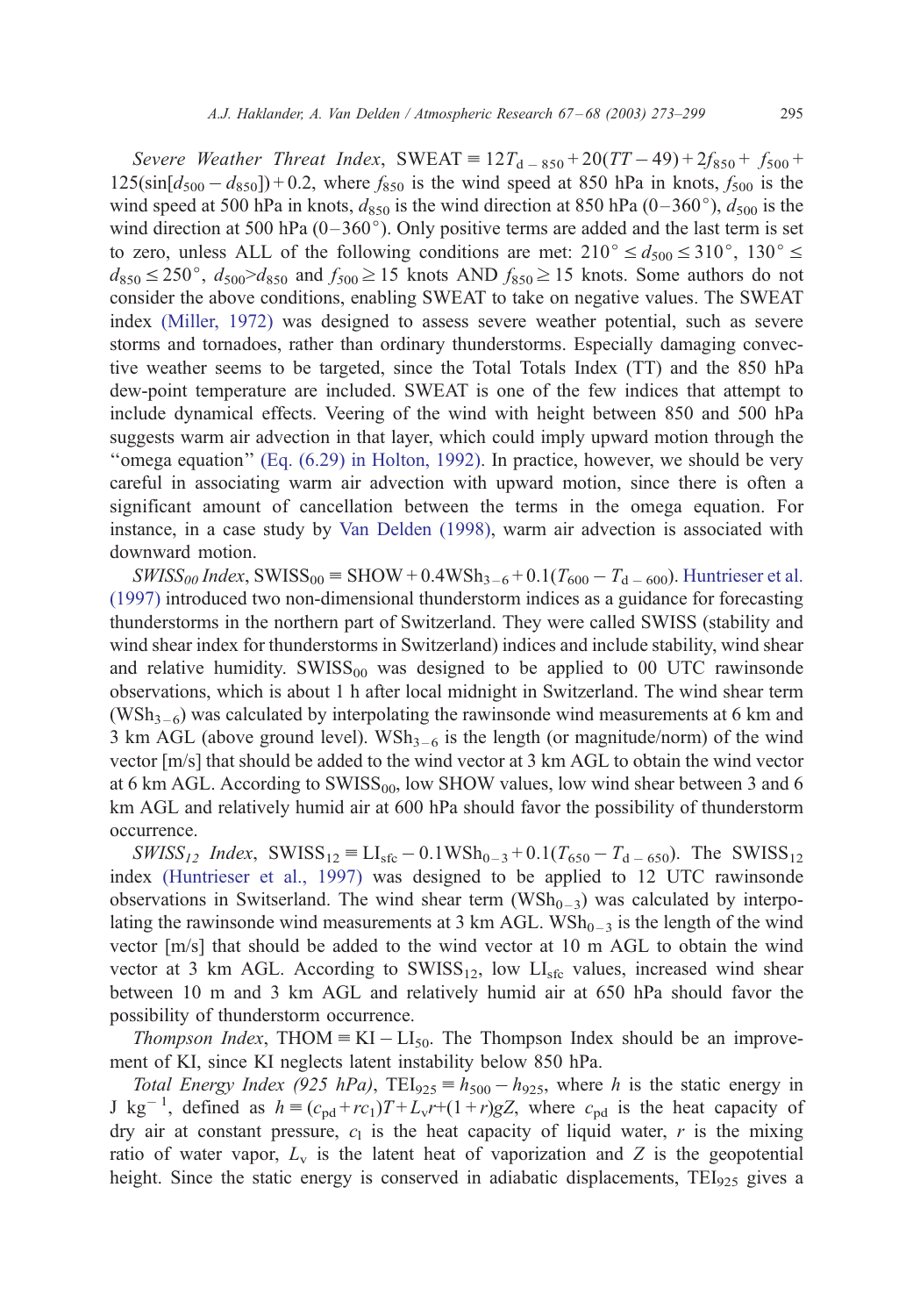measure of the potential instability of the atmospheric layer between 925 and 500 hPa [\(Darkow, 1968\).](#page-26-0)

Total Energy Index,  $TEI_{850} = h_{500} - h_{850}$ . Properties are the same as for  $TEI_{925}$ , but now applied to the 850–500 hPa layer.

Total Totals Index,  $TT = VT + CT$ . TT [\(Miller, 1967\)](#page-26-0) is a commonly used convective index in many parts of the world, but was originally designed for application in the U.S. [\(Peppler and Lamb, 1989\).](#page-26-0) It fails to consider latent instability below 850 hPa.

Vertical Totals,  $VT = T_{850} - T_{500}$ . Like the Boyden Index, the Vertical Totals Index [\(Miller, 1967\)](#page-26-0) does not consider moisture and only assesses conditional instability between 850 and 500 hPa. Since the 850 – 500 hPa layer thickness increases with increasing temperature, the actual lapse rate will be underestimated in summer and overestimated in winter.

Yonetani Index, YON  $\equiv 0.966\Gamma_L + 2.41(\Gamma_U - \Gamma_W) + 9.66RH - 15$  (if RH>0.57); YON =  $0.966\Gamma_L$  + 2.41( $\Gamma_U$  –  $\Gamma_W$ ) + 9.66RH – 16.5 (if RH  $\leq$  0.57), where  $\Gamma_L$  is the lapse rate between 900 and 850 hPa,  $\Gamma_{\text{U}}$  is the lapse rate between 850 and 500 hPa,  $\Gamma_{\text{W}}$  is the pseudo-adiabatic lapse rate at 850 hPa, RH is the  $\ln p$ -weighted average of the relative humidity between 900 and 850 hPa, where RH-values are between 0 and 1. With this index [Yonetani \(1979\)](#page-26-0) attempted to combine conditional instability with low-level moisture as he designed the Yonetani Index for air mass thunderstorms in the northern Kanto Plain, Japan.

Modified Yonetani Index,  $YON_{\text{MOD}} = 0.964\Gamma_L + 2.46(\Gamma_U - \Gamma_W) + 9.64RH - 13$  (if RH>0.5), YON<sub>MOD</sub> =  $0.964\Gamma_L + 2.46(\Gamma_U - \Gamma_W) + 9.64RH - 14.5$  (if RH ≤ 0.5), where the notation is the same as for YON. This slightly modified version of the Yonetani Index was tailored specifically to the Greater Cyprus environment [\(Jacovides and](#page-26-0) Yonetani, 1990).

Summarizing, BOYD and VT account for pure conditional instability of a certain atmospheric layer. In contrast with the other predictors, these two indices neglect moisture. ADED1, ADED2,  $CAPE_i$ ,  $LI_i$ , RACK, and SHOW account for pure latent instability at a certain level. BRAD, KO, and PII account for pure potential instability of a certain atmospheric layer. The other indices describe a combination of one or more of these three instability types with moisture. Only SWEAT,  $SWISS<sub>00</sub>$ , and  $SWISS<sub>12</sub>$  contain kinematic information.

#### Appendix B. The  $2\times 2$  contingency table and verification parameters

In literature, dichotomous (event/non-event) forecasts are often verified by using contingency tables. We follow the discussion of [Doswell et al. \(1990\),](#page-26-0) in order to describe the use and usefulness of these tables. Consider an example of a  $2 \times 2$  contingency table [\(Table 6\).](#page-24-0) The letters  $h$ ,  $s$ ,  $f$  and  $q$  denote the number of correct event forecasts (hits), surprise events, false alarms and correct non-event forecasts ('quiescent' cases), respectively. In the rightmost column and lowest row of the table, the number of event forecasts (EF), non-event forecasts (NEF), events (E), and non-events (NE) are given, as well as the sample size (SS).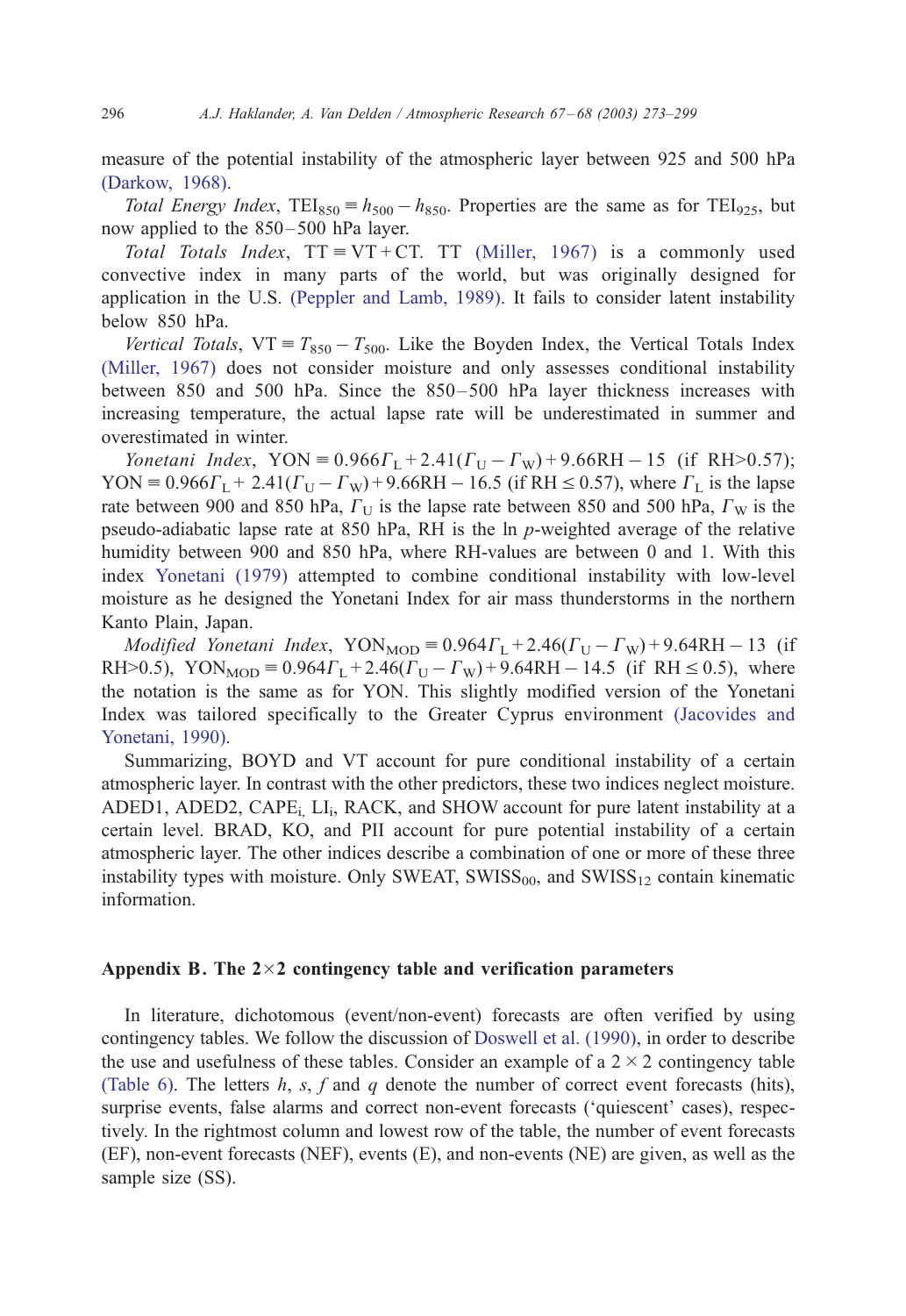| Table 6                                   |                 |  |
|-------------------------------------------|-----------------|--|
| Schematic $2 \times 2$ contingency table. |                 |  |
|                                           | Event observed? |  |

|                 |                | Event observed? |              |                      |
|-----------------|----------------|-----------------|--------------|----------------------|
|                 |                | Yes             | No           |                      |
| Event forecast? | Yes            |                 |              | $EF = h + f$         |
|                 | N <sub>0</sub> | S               |              | $NEF = s + q$        |
|                 |                | $E = h + s$     | $NE = f + q$ | $SS = h + s + f + q$ |

Different skill scores can be derived from the four independent entries in the table. [Doswell et al. \(1990\)](#page-26-0) discuss eight ways in which ratios can be formed, involving each of these four entries with their associated marginal sums. These are the first eight ratios listed in Table 7. The Probability of Detection (POD) and the False Alarm Ratio (FAR) are the most commonly used ratios in literature. The POD gives the percentage of all events that are forecast. However, it is possible to create an artificially high POD by forecasting the event (too) often. For instance, if the meteorologist always forecasts the event  $(E = h)$ , the POD will be 100%. To put things in the right perspective, the False Alarm Ratio (FAR) can then be used. The other six ratios are given here for completeness and reference. Somewhat more complicated skill scores are often more useful verification parameters.

The Critical Success Index (CSI) [\(Donaldson et al., 1975\)](#page-26-0) is the ratio of hits to the total number of events and false alarms. It does not account for situations where a non-event was forecast correctly. Therefore, the CSI is often regarded as an index that only considers those situations where a forecasting problem existed. However, this is not entirely true, since in some cases, it can take much effort to finally conclude correctly that the event will not occur. The CSI is not increased due to these cases, which seems unfair. Furthermore, it is a biased score, because it inflates warning skill with increasing event frequency. [Schaefer \(1990\)](#page-26-0) refers to the CSI as ''a valid indicator of the relative worth of different forecast techniques'', when applied to the same environment with the same event frequency.

Table 7 Skill scores and their interpretations.

<span id="page-24-0"></span>Table 6

|             | onin bebieb and men meerpreadcomp.     |                                                |                         |  |
|-------------|----------------------------------------|------------------------------------------------|-------------------------|--|
| Skill score |                                        | Percentage of                                  | Definition              |  |
| <b>POD</b>  | Probability of detection               | Expected events                                | h/E                     |  |
| <b>FOM</b>  | Frequency of misses                    | Surprise events                                | s/E                     |  |
| FAR         | False alarm ratio                      | False event forecasts                          | f/EF                    |  |
| <b>FOH</b>  | Frequency of hits                      | Correct event forecasts                        | h/EF                    |  |
| PON         | Probability of a null-event            | Expected non-events                            | q/NE                    |  |
| <b>POFD</b> | Probability of false detection         | Unexpected non-events                          | f/NE                    |  |
| <b>DFR</b>  | Detection failure ratio                | False non-event forecasts                      | s/NEF                   |  |
| <b>FOCN</b> | Frequency of correct<br>null-forecasts | Correct non-event forecasts                    | q/NEF                   |  |
| <b>CSI</b>  | Critical success index                 | Events and event forecasts<br>that were hits   | $h/(SS - q)$            |  |
| <b>TSS</b>  | True skill statistic                   | Expected events minus<br>unexpected non-events | $h/E - f/NE$            |  |
| Heidke      | Heidke skill score                     | Correct forecasts not due to chance            | See text for definition |  |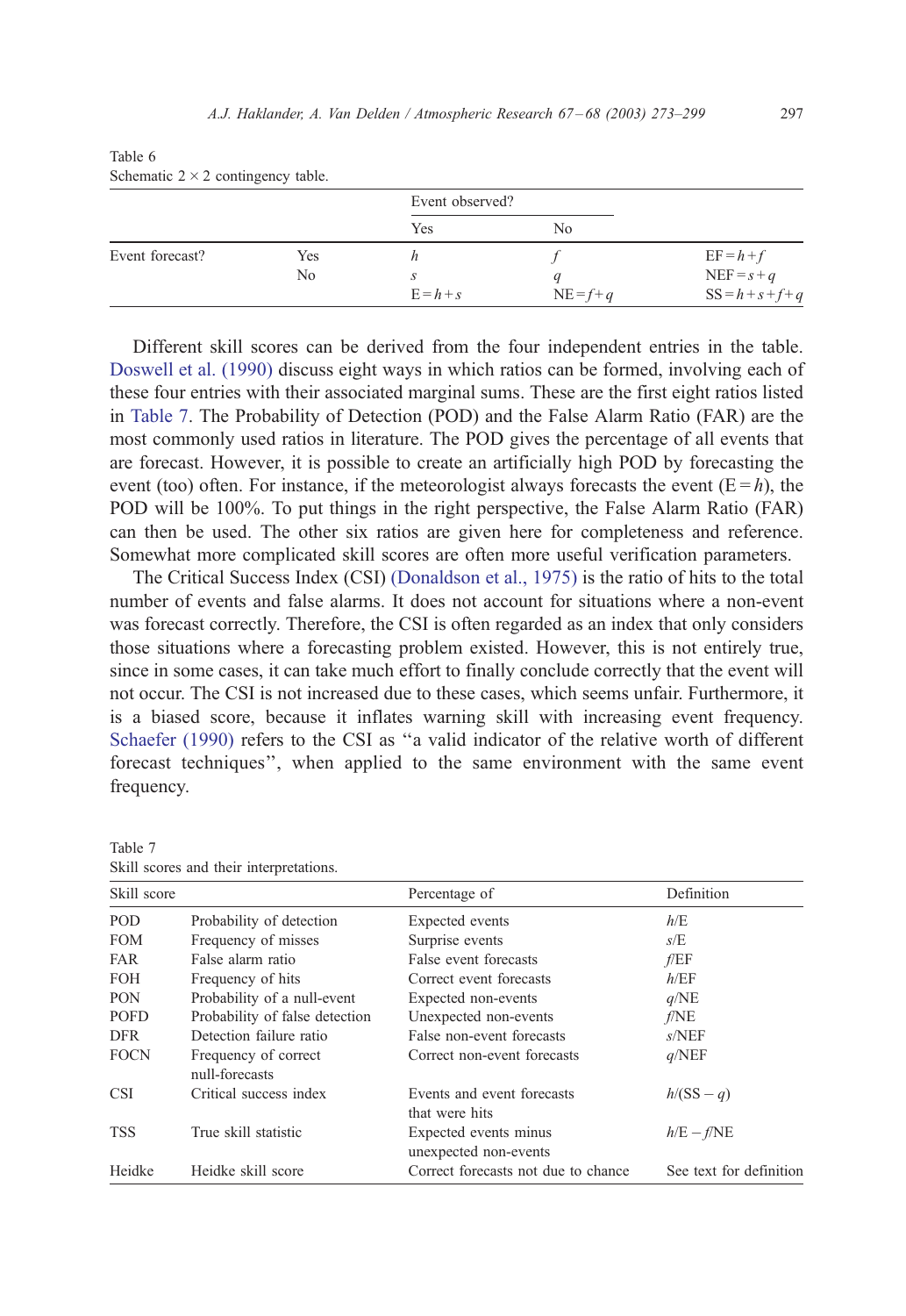<span id="page-25-0"></span>The True Skill Statistic, TSS, does take the quiescent cases into account. Its definition is quite simple, namely the probability that an event is indeed forecast (POD) minus the probability that a non-event occurs unexpectedly (POFD). [Murphy and Daan \(1985\)](#page-26-0) recommend it as a ''proper formulation of a skill score'', but this is contradicted by Doswell et al.  $(1990)$  where rare events  $($  <  $1\%)$ , such as severe local storms, are forecast. [Doswell et al. \(1990\)](#page-26-0) show that the TSS approaches the POD if the number of quiescent cases dominates. [Huntrieser et al. \(1997\)](#page-26-0) used the TSS to determine the optimal guidance values for their various thunderstorm predictors. These guidance values were taken at the point where the TSS reached a maximum. A perfect dichotomous forecast would have neither false alarms nor surprises, i.e.,  $f=0$  and  $s=0$ , implying TSS = 1. For totally random forecasts,  $TSS = 0$ , since there would be as many hits as surprises and as many false alarms as quiescent cases.

Finally, the Heidke Skill Score (Brier and Allen, 1951), in literature also referred to as S, gives credit for all correct forecasts that were not merely due to chance. This yields a computation method with Heidke=( $CF - CFC$ )/(SS  $- CFC$ ), where the number of correct forecasts is denoted by CF and the expected number of correct forecasts due to chance by CFC. Obviously,  $CF = h + q$ . The expected number of correct forecasts due to chance (CFC) is the number of event forecasts times the event frequency plus the number of nonevent forecasts times the non-event frequency. In symbolic notation:  $CFC = EF(E/$ SS) + NEF(NE/SS). With these definitions made, writing out the results and rearranging terms, the Heidke Skill Score can be written as

Heidke = 
$$
\frac{(h+s)(q-f) + (h-s)(q+f)}{(h+s)(s+q) + (h+f)(q+f)} = \frac{(E)(q-f) + (NE)(h-s)}{(E)(NEF) + (NE)(EF)}.
$$

We see that all correct forecasts  $(h \text{ and } q)$  are rewarded, whereas all incorrect forecasts (s and f) are penalized, but everything in a controlled way. A perfect forecast,  $s = 0$  and  $f=0$ , would imply Heidke = 1. For a totally random forecast,  $q=f$  and  $h=s$ , and Heidke = 0. [Von Storch and Zwiers \(1999\)](#page-26-0) describe the Heidke Skill Score as ''a useful measure of the skill of a two-class categorical forecasting scheme''.

#### References

- Adedokun, J.A., 1981. Potential instability and precipitation occurrence within an inter-tropical discontinuity environment. Arch. Meteor. Geophys. Bioklimatol., A 30, 69-86.
- Adedokun, J.A., 1982. On an instability index relevant to precipitation forecasting in West Africa. Arch. Meteor. Geophys. Bioklimatol., A 31, 221 – 230.
- Andersson, T., Andersson, M., Jacobsson, C., Nilsson, S., 1989. Thermodynamic indices for forecasting thunderstorms in southern Sweden. Meteorol. Mag. 116, 141-146.
- Barlow, W.R., 1993. A new index for the prediction of deep convection. Preprints, 17th Conf. on Severe Local Storms. Amer. Meteor., St. Louis, MO, pp. 129–132.
- Boyden, C.J., 1963. A simple instability index for use as a synoptic parameter. Meteorol. Mag. 92, 198-210.

Bradbury, T.A.M., 1977. The use of wet-bulb potential temperature charts. Meteorol. Mag. 106, 233–251.

Brier, G.W., Allen, R.A., 1951. Verification of weather forecasts. Compendium of Meteorology. Amer. Meteor. Soc., Boston, pp. 841-848.

Charba, J.P., 1977. Operational system for predicting thunderstorms two to six hours in advance. NOAA